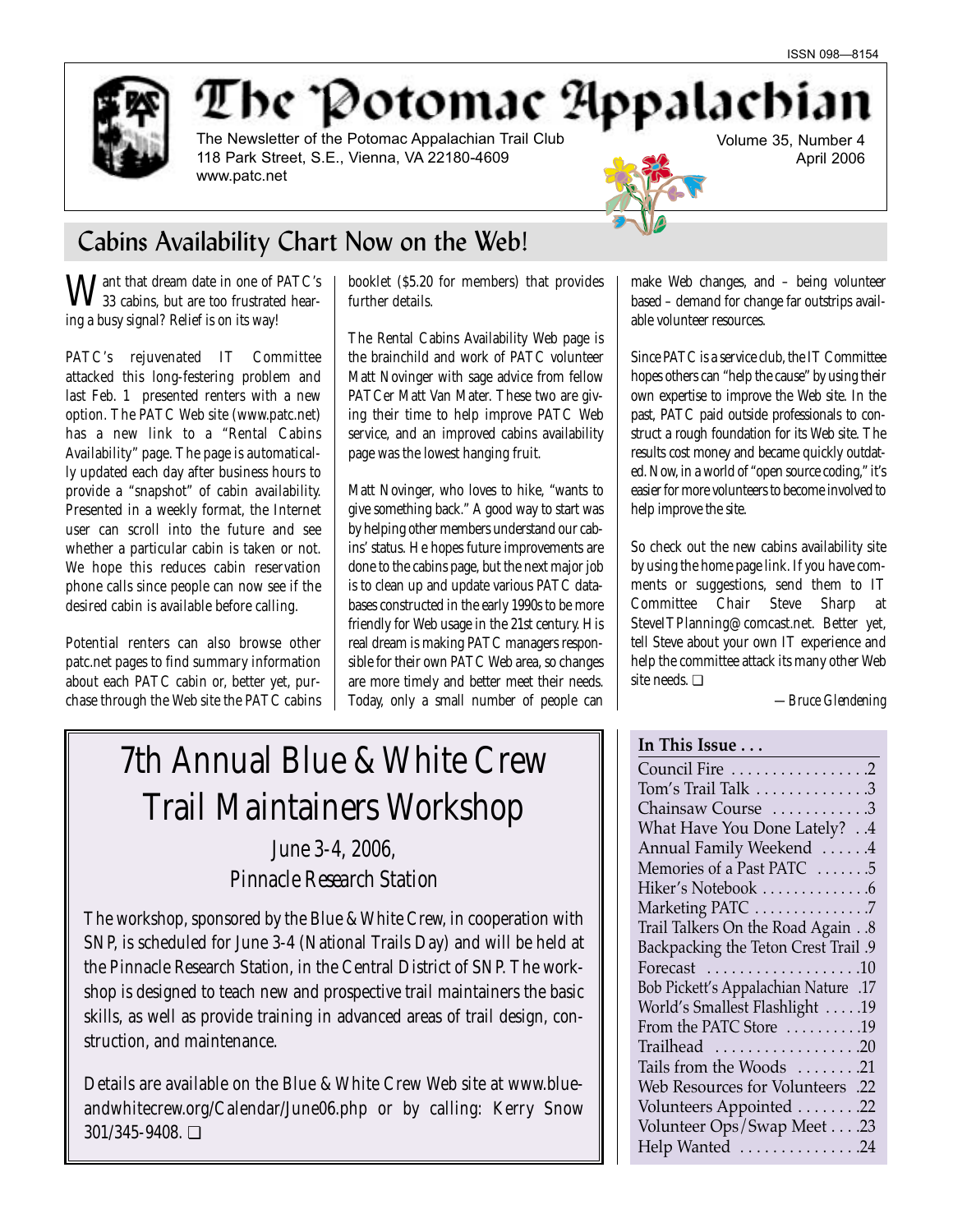# Council Fire

**P**resident Tom Johnson chaired PATC's<br>regularly scheduled Council meeting on Feb. 14, 2006, at Club Headquarters. Jim Denham stated that the fire hazard issue at Johnson Cabin had been resolved. PATC's map production committee, chaired by Dave Pierce, has to develop a new production capability because the material needed by the old process is no longer available. An ad hoc Graphical Information System (GIS) Committee has been established, headed by Alan Day, to research alternatives and make recommendations to ExCom and Council. This committee, a sub-committee of IT, is gathering mapping requirements and capabilities and will involve many aspects of PATC activity. Donations chair Susan Nelson is working on grant applications to support mapping software acquisition. The GIS Committee wants to develop the relationship with James Madison University. Tom announced that a Constitution/Bylaws review committee had met prior to the Council meeting and would address a number of PATC governance issues. The goal is to present proposed changes for a membership vote at the November annual meeting. Robin Donnelly is the new SMRG chair. She succeeds Alex McLellan, who is continuing as publications chair.

Treasurer Ric Francke provided the 2005 year-end budget report and emphasized that PATC needs a sales chair to promote PATC sales items as a revenue source (see marketing article on page 7 of this issue). PATC has received \$5K from ATC and an additional \$5K from Blue Ridge Center for the Bears Den working capital fund. The PATC yearend fund drive has resulted in \$15,055 from 120 donors. PATC has received \$135K from the sale of tax credits on Meadows Tract that will be credited to the Liquidity Fund of the endowment; it is anticipated that these funds will be used for Tuscarora Trail land acquisition.

### **Trails and Lands**

Vice President for Operations Bruce Glendening referred members to the new Web page on the PATC Web site that shows cabin availability as of the opening of business each day. Wes Allen from Charlottesville has volunteered to be the PATC Web designer; Wes' Charlottesville location is not a factor because the work can be done over the Internet. Supervisor of Trails Liles Creighton announced that volunteers had come forward to clean up the Weverton parking lot and are preparing a management plan for the area. ATC and ATPO view Weverton as an access trail to the AT and have been concerned about making a good impression. Walt Smith reported there has been an appraisal of the Nicholson Tract land. Informal negotiations has begun to buy this property for a work crew base on the Tuscarora Trail. Council approved a residential utility right-of-way on the Farmer-Lockhart Tract with a stipulation that this easement have a restriction to limit the number of residences (about four residences were planned). The landowners that will be served have been very supportive of PATC trail issues in the area. The Bears Den ad hoc committee has been upgraded to a standing committee of Council. A new cooperative agreement supporting PATC's running the cabins located in the SNP has been approved. The Sales Committee has been renamed the Marketing Committee in an effort to jumpstart this moribund committee. The committee has the potential of significantly increasing PATC revenue by active promotion of PATC-logoed items. Vice President for Volunteerism Lee Shaffer has drafted an article to recruit a Chair and promote increased sales (see marketing article on page 7).

Supervisor of Membership Georgeann Smale reported that membership remains at 6,500 members. She also provided an analysis of the cost of providing member services as the basis of a dues increase. There is some ambiguity as to the definition of a member service. The dues increase proposal may be deferred pending the Constitution/Bylaws review announced at the beginning of the meeting. Supervisor of Information, Education and Activities Jane Thompson made a presentation at the Feb. 4 Penn Laurel Girl Scout leadership conference. Many of the audience were interested in the Tuscarora Trail and expressed interest in participating in its construction. Trail Patrol Chair Katrina Hedlesky has prepared a one-page calendar of 2006 events and classes planned to promote participation. ❏

*—Alan Day, Secretary*

### HOW TO CONTACT US: HEADQUARTERS, SALES, CABIN RESERVATIONS, AND MEMBERSHIP INFORMATION

Address: 118 Park Street, S.E., Vienna, VA 22180 Hours: Monday through Thursday, 7:00 p.m. to 9:00 p.m.<br>Phone #: 703/242-0315 **Phone** #: 703/242-0315

and Thursday and Friday 12 noon to 2 p.m.<br>Facsimile #: 703/242-0968

24-hr. Activities Tape #: 703/242-0965 Facsimile #: 703/242-0968<br>To receive an information packet: Extension 10 Club e-mail: info@patc.net To receive an information packet: Extension 10

Club President (leave a message), Tom Johnson: Extension 40 World Wide Web URL: www.patc.net

### STAFF: DURING REGULAR BUSINESS HOURS

Director of Administration: Wilson Riley (Ext. 11) e-mail: Wriley@patc.net Trails Management Coordinator: Heidi Forrest (Ext. 12) e-mail: hforrest@patc.net Business Manager: Monica Clark (Ext. 15) e-mail: mclark@patc.net Membership/Cabin Coordinator: Pat Fankhauser (Ext. 17) e-mail: pfankhauser@patc.net Sales Coordinator: Maureen Estes (Ext. 19) e-mail: mestes@patc.net

## *Potomac Appalachian*

**Chief Editor:** Linda Shannon-Beaver, PA@patc.net **Features Editor:** Joanne Erickson **Forecast Editor:** Vince Ferrari, PA-Forecast@patc.net

### Club Officers and chairs contact info:

www.patc.net/about/contact.html or call the main club phone number. Contact list published twice annually in the PA.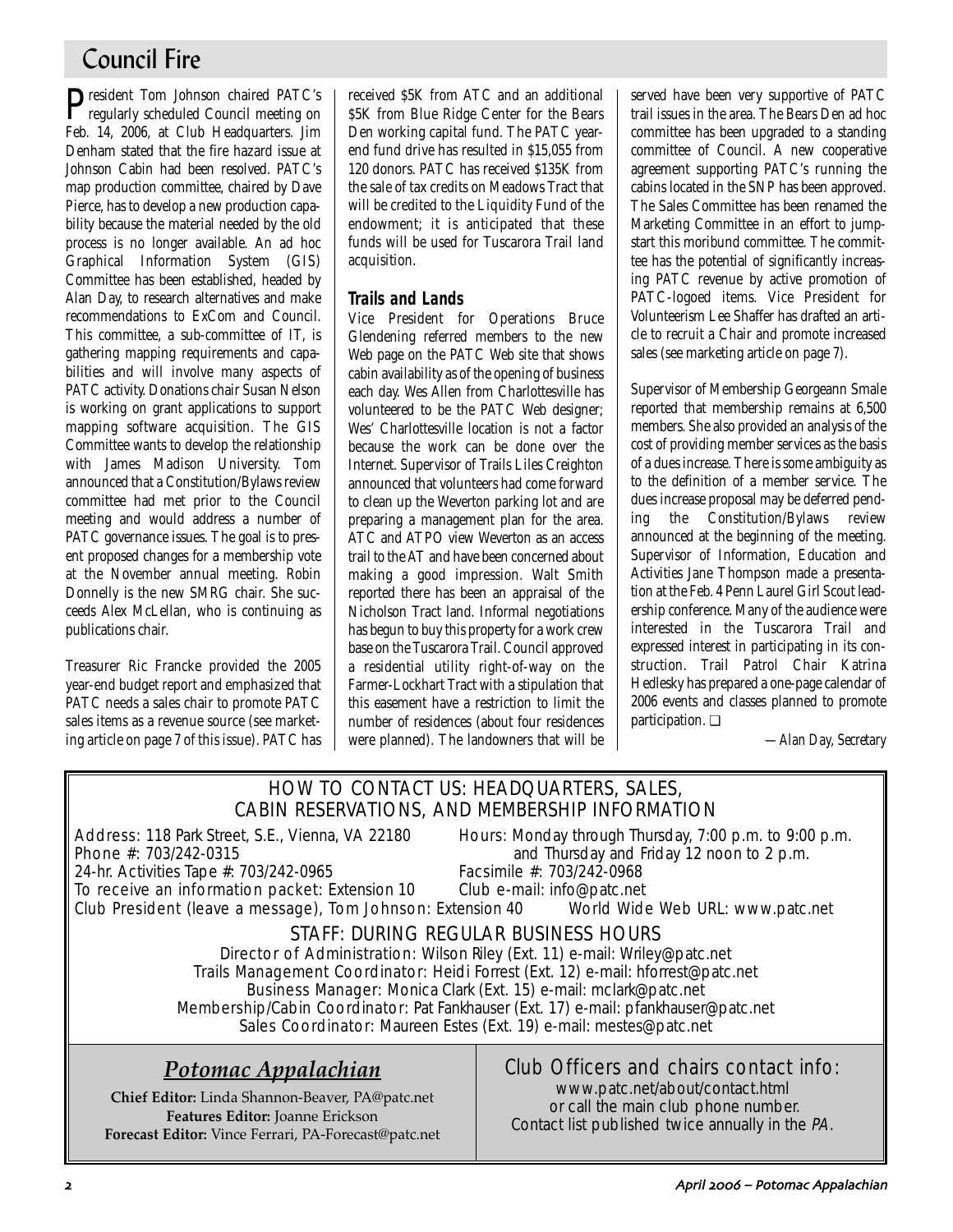# Tom's Trail Talk – ATPO

If you've ever been to Harpers Ferry and<br>had occasion to visit Jefferson Rock you **T**f you've ever been to Harpers Ferry and might remember the walk back toward town. Those concave rock steps, worn down by thousands of tourists, keep your eyes trained downward, and you probably didn't look off to your left at some old, red brick, 19th century government buildings. One of them has a small wooden sign that you undoubtedly missed. It is the headquarters of the Appalachian Trail Park Office.

Since the passage of the National Trails Act of 1968, the National Park Service (NPS) has been the steward of the AT. Created by volunteers, the AT had become too important an enterprise to be subjected to the vagaries of development pressures and private land owners. And so, in 1968, the federal government created the longest, skinniest national park in the country. It took many years for the Feds to protect the entire trail, and in fact the job is not yet quite finished. (Of the 2,175 miles, about seven miles are still not protected.)

In the beginning, the park office that was responsible for securing the trail was called the Appalachian Trail Project Office, because it was a project. It is now a park (a "unit" of the Park Service) rather than a project, with a regular staff that manages the trail. It makes its headquarters only a mile or so from the Appalachian Trail Conservancy (ATC), and the two organizations enjoy a very close relationship. ATC is the private partner, and ATPO is the public entity.

The park manager is Pam Underhill. Pam joined the Department of the Interior in 1977, after running a pottery shop in Harpers Ferry. She worked in the Department of the Interior legal counsel office, and two years later she joined the AT Project Office. After stints as a realty specialist, planner, and environmental protection specialist for the AT Project, she became park manager in 1995.

Despite being responsible for a park almost 2,175 miles long, she has only nine staff members who are expected to handle all trail affairs for the federal government. There is Ranger Bob Gray, formerly known as the Lone Ranger because he was the only law enforcement ranger for the entire park. (He has recently been joined by a second ranger, Todd Remaley, who hangs his Park Service hat in Boiling Springs, co-located with the Mid-Atlantic office of ATC.) There is Pete Irvine, who is a Forest Service ranger on liaison duty with ATPO.



Folks, meet Pam Underhill and her staff. Left to right: Rita Hennessy, Dave Reus, Pete Irvine, Angela Walters, Kent Schwarzkopf, Bob Gray, Pam Underhill, Todd Remaley, Casey Reese, and Don Owen.

Don Owen is one of the staffers with whom we deal frequently. Don is responsible for<br>environmental compliance, cultural environmental compliance, cultural resource programs, and the federal land acquisition/corridor design for the ATPO. After previous stints with the U.S. Forest Service and Bureau of Land Management in Colorado, he began work as a realty specialist on the AT in 1985. He and other ATPO staffers are also proud members of PATC.

Rita Hennessy, outdoor recreation specialist, has been with ATPO for nine years. Rita started with the NPS in 1989 in Zion National Park, and has also worked at Bryce Canyon National Park, the National Mall, and the Department of the Interior.

Dave Reus has helped us on trail condition assessments, while Casey Reese is their graphical information system specialist, and someone who can give us advice as we get into the GIS world. Kent Schwarzkopf is the natural resources specialist, and works closely with Bob Pickett, the club naturalist, in order to identify and protect rare and endangered species along the trail. Angela Walters is their administrative specialist, personally responsible for keeping Pam organized.

The Delegation Agreement signed between ATC and NPS in 1984 (just renewed for another 10 years in 2004) gives trail maintenance responsibility to ATC, and ATC, in turn, delegates most of that action to clubs like PATC. But the federal government

reserved five functions: land acquisition, law enforcement, surveys, compliance with federal statutes and administrative regulations, and issuance of special use permits. That, and maintaining a vibrant relationship with thousands of volunteers up and down the trail, keep Pam and her staff busy more than full-time. ❏

*—Tom Johnson*

# Chainsaw Course *April 22 -23, 2006* Shenandoah National Park Headquarters

The chainsaw course previously scheduled for Greenbrier State Park will be held at the Headquarters of SNP. Bunks and camping will be available at Tulip Tree Cabin Friday, Saturday, and Sunday nights. First Aid and CPR classes will be taught each day at 3:00 p.m. The First Aid and CPR classes will cost \$68.00, and students need to register with that instructor by April 14. For more information, contact Heidi Forrest (HForrest@patc.net). ❏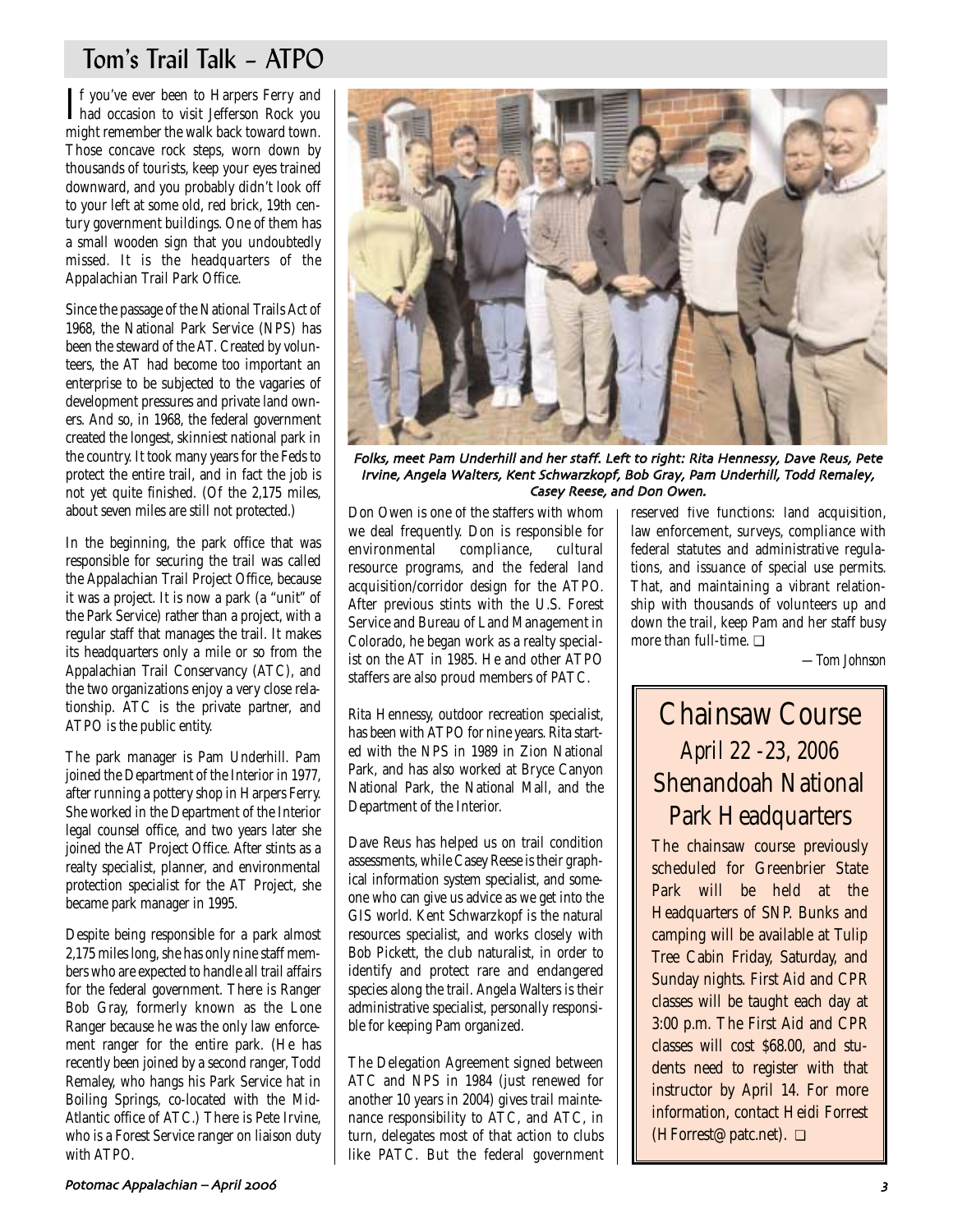# What Have You Done for PATC Lately?

lid you know that PATC has almost 7,000 members, yet only about 1,500 members actually volunteer? Since PATC is founded on the principle of volunteerism, that's not too great a track record.

Did you also know that PATC has just five paid employees? All the rest of the jobs that are needed to keep the club up and running are done by unpaid volunteers. These are people like yourself – they have jobs, families, and responsibilities other than PATC, yet they give their time and talents to the club on a regular basis. As a result, PATC is one of the largest trail clubs in the East.

In 2004, PATCers logged 84,000 hours of volunteer time. This work was performed on trails, cabins, shelters, at PATC HQ, and at numerous public events in the area. The club maintains over 1,000 miles of trail in Virginia, Maryland, D.C., and Pennsylvania. If you don't want to drive to the mountains, you can volunteer in your own backyard!

If you haven't been out on a work trip lately, haven't volunteered at the cabins desk, haven't led a hike, haven't represented PATC at a community event, then YOU ARE REALLY MISSING OUT ON SOME FUN! Yes, fun! If you read any portion of the newsletter each month, you realize how much fun PATCers have on those trail work trips. Sure, they work hard at clearing the trail, especially when there are blowdowns involved, but the camaraderie is evident as they work together for a common cause. There's a reason why the trails under PATC's management are the best maintained – it's because we have the best trail workers!

You don't have to look hard in this month's *PA* to find a few things you can do to help further the PATC cause. If you want a break from the trail, you can represent PATC at a fair, festival, or other celebration in the area. ❏

*—Linda Rudy*

# Family Weekend at Bears Den

There are still a few spaces left, sign up  $\mathbf{I}$  now!

### **Date**

May 6-7, 2006. Activities will be scheduled noon Saturday to noon Sunday. Allow an hour or two on either end if you would like to hike in to the Center from Rt. 7. Shuttles will be available for gear.

### **Location**

Bear's Den Trail Center, Bluemont, VA. About an hour's drive from DC.

### **Activities**

The fun will include kid-friendly hikes, nature crafts and games. Special guests will give presentations on raptors (with live birds) and bats, using bat detectors.

#### **Lodging**

Three options based on your preferences, available on a first-come first-serve basis.

- Bunks in communal rooms inside lodge, with electricity and flush toilets.
- Bunks and beds in cottage, with electricity and privy access.
- Camping, (bring your own gear) with privy access.

#### **Cost**

Fee includes meals (lunch, dinner, and snacks Saturday, breakfast Sunday), lodging and activities, except for T-shirts which are \$5 additional. Lead an activity and knock off \$10.

|               |            |                 | Lodge Cottage Camping Sat. only |      |
|---------------|------------|-----------------|---------------------------------|------|
| Adults, $18+$ | S30        | S <sub>25</sub> | <b>S20</b>                      | \$10 |
| Kids. 4-17    | <b>S20</b> | \$15            | \$10                            | S5   |
| Kids under 4  | Free       | Free            | Free                            | Free |

### **Volunteers Needed**

We are still looking for volunteers to lead games, crafts and hikes or to manage the kitchen. Everyone is encouraged to pitch in with meal preparation and general cleanup.

### **Questions**

Contact Anne Regan at anne.c.regan@ verizon.net or 703/689-3883

### **Registration**

To register please fill out the form below and send to: Anne Regan at 1016 Charlton Place, Herndon, VA 20170. Enclose check made out to Anne Regan. (If your lodging choices are no longer available I will contact you and adjust your rate, or you may cancel your reservation for a refund if the available options are not suitable.) ❏

| Bears Den Family Weekend 2006 Registration Form                                                                        |  |  |  |
|------------------------------------------------------------------------------------------------------------------------|--|--|--|
| Name Phone Phone                                                                                                       |  |  |  |
|                                                                                                                        |  |  |  |
|                                                                                                                        |  |  |  |
| Lodging Preference (Cabin, Cottage, Camping, or Saturday only) ___________                                             |  |  |  |
| Weekend Fee: (See chart above for fees based on lodging options)                                                       |  |  |  |
| # _____ Adults @ \$ _______ each Adult total \$ _________                                                              |  |  |  |
| $\#$ Kids 4-17 @ \$ each Kid total \$                                                                                  |  |  |  |
| # _____ Kids under 4 (free, but let us know they are coming)                                                           |  |  |  |
| T-shirt # $\qquad \qquad \qquad \textcircled{f5}$ each $\qquad \qquad$ T-shirt total \$                                |  |  |  |
| Family grand total \$                                                                                                  |  |  |  |
| T-shirt sizes (please indicate sizes needed below: Adult S, M, L, XL; Youth S (6-8), M (10-12), L (14-16); Toddler 2T, |  |  |  |
| 3T, 4T                                                                                                                 |  |  |  |
| Mail completed form along with check for grand total to: Anne Regan at 1016 Charlton Place, Herndon, VA 20170.         |  |  |  |
|                                                                                                                        |  |  |  |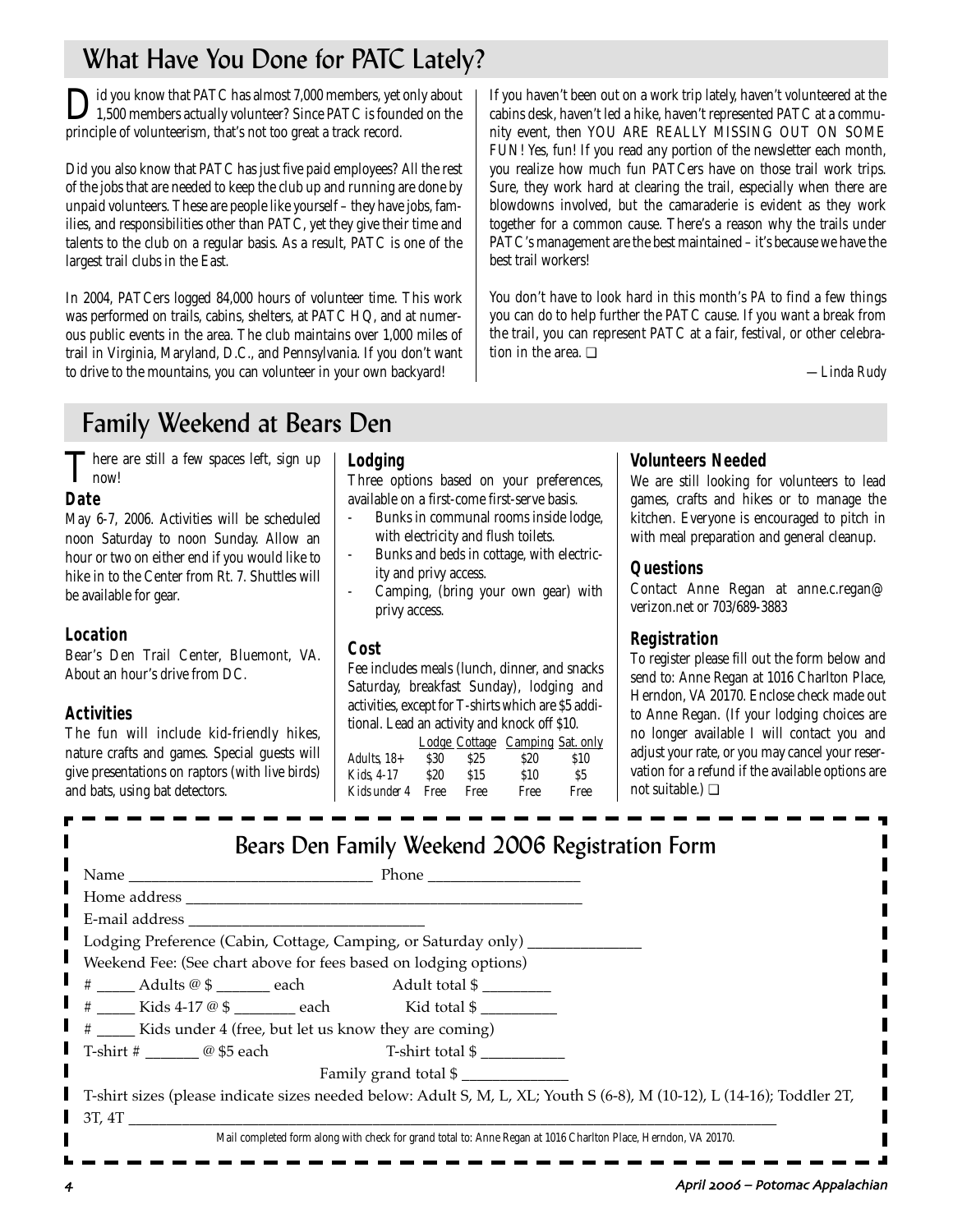# Memories of a Past PATC

 $\mathbf{A}$ s we grow older, memories tend to become less clear. Until three years ago I checked my writings and notes and other records when I needed to determine facts. Now blind, I am unable to do that. In this article the names and places I cite are ones I am sure of; the dates, less certain, are indicated by the wording of the text.

In 1954 Lawrence Gage, president of PATC, sponsored the membership applications of half a dozen Wanderbird Hikers for entry into PATC. I was one of them. The PATC we joined was neither the original club nor the one of today.

Not one of the men who founded PATC in 1927 was now active. Even Myron Avery, president for almost a quarter of a century, was serving as chairman of ATC. I think he then resigned that in 1954. Fred Blackburn, the president previous to Larry Gage, had taken the job of ATC secretary and spent a day or two each week in PATC's basement where ATC had its rent-free offices. Here also the half dozen PATC volunteers worked each weekday evening doing conference office work. The woman who handled finances had worked there from the early 1960s to the 1970s. Rorence Nichol was the long time editor of the Appalachian Trailway News.

The AT was completed in 1933, and the first man to walk the entire length was, of course, Myron Avery. The first thru-hiker to hike the length of the trail in one year did it in 1946 after release from the Army. At that time perhaps a hundred ambitious hikers each year began the hike but not more than three or four completed it.

### **Early Hiking Adventures**

One of my first hikes with PATC was a work hike to open a trail in SNP that paralleled the AT on the eastern slope to connect two trails going downhill to the valley from the AT. It was the last trail in the park to be reopened.

The first PATC-AT long-distance hike was held one Sunday a month to cover the AT section from Rockfish Gap to Pine Grove Furnace. The second long-distance hike began at the Susquehanna River and went south to Rockfish Gap. A third series in the late 1960s, early '70s, began at Delaware Water Gap and ended well south of Rockfish Gap. I've forgotten just where.



We also hiked off the AT. I led a hike over an abandoned trail built on a ridge east of the Blue Ridge that the Civilian Conservation Corps had built. Others led hikes west of the Blue Ridge Mountains. In the 1970s the George Washington National Forest asked us to explore the Massanutten for trail possibilities.

We traveled to our hikes in Red Beauty, a truck that four PATC members made available. It had three benches the length of the bed and would hold about 30 people. Its driver was usually Benny Gayheart but others did drive. On overnight trips when gear had to be stowed, the truck passenger limit was about 10-12.

There were usually more than two overnight trips a season. Almost every year the club spent a week hiking elsewhere on the AT. In my time it was in New England. One year we spent a week hiking from a camp in the White Mountains, and the next week four of us



Paula (left), pictured informally with other hikers; a setting typical for her outdoor habits

backpacked the Mahoosic Gorge. PATC had all the cooking gear needed for two dozen campers, but it had not been used for years.

Red Beauty did not go on the more distant hikes we took. Once we spent a week hiking in Colorado's Long Peak at 11,000 feet. These off-site PATC hikes occurred in the 1960s, '70s and a few in the '80s.

### **Hiking Overseas**

I led the first overseas hike in 1960, taking 15 hikers for PATC and the Wanderbirds to the Jotunheim in Norway. Our Norwegian arrangements were made by Liv Helset who had hiked with me in Washington when she was with the Norwegian Embassy. Our next foreign hike was in the Canadian Rockies near Mt. Assiniboine. Some walked, some rode in by horseback. In the late 1970s, early 80s, I led hikes in Europe to the Austrian Alps, the mountains of Greece and Crete, and to the vineyards of Portugal. Elsie Scott Kinsey took hikers each summer to Britain to hike with the Ramblers.

When I joined PATC it had no more than 700-800 members. The club kept growing despite the need for sponsorship. When PATC was founded, its constitution required new members to be sponsored by existing members. The club dropped the sponsorship requirement sometime in the 1960s.

Although I still went on the nine-day hikes on my vacations, I became inactive in PATC in 1961. As the result of sexual discrimination at my workplace (they hired a young man, had me train him, and then made him head of my unit), I was gone within a month to a job with IBM in upstate New York. That meant I missed out on PATC's efforts to get a National Scenic Trail Bill passed to protect the AT.

In January 1961 I was living in a room in Endicott, N.Y., while my mother was in Falls Church selling our house and preparing to move north to live with me. I began hiking with the Triple Cities Hiking Club (TCHC – the Triple stands for the cities of Binghamton, Endicott, and Vestal), whose members would meet at 1:30 Sunday afternoon and still hike 10-12 miles, we were so close to hiking territory. I'll tell only of one series of hikes they did.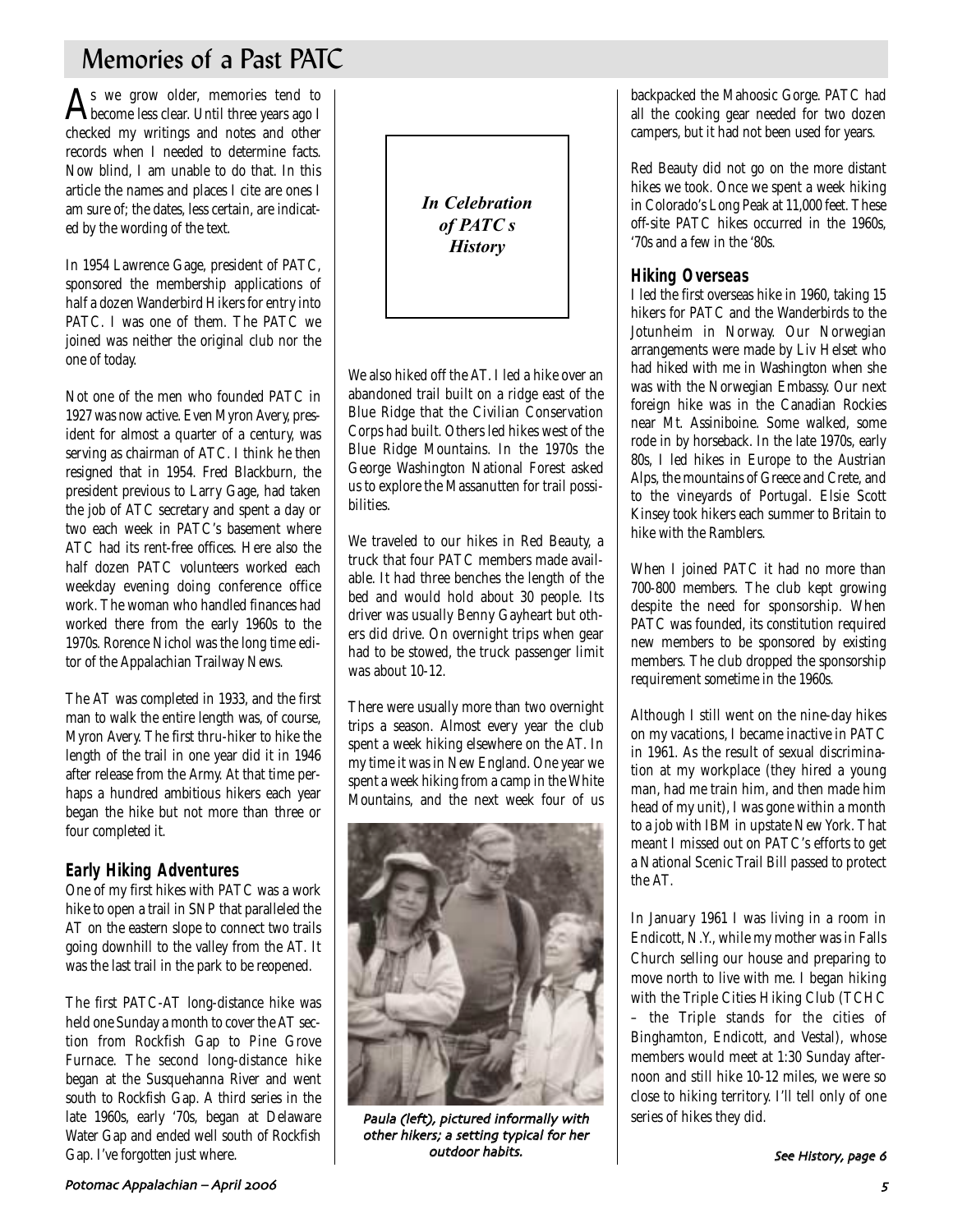

### *Hiker's Notebook*

**Common Name:** Eastern Tent Caterpillar, Armyworm

**Scientific Name:** Malacosoma Americanum (Genus from the Greek *malaco*, a prefix for soft and *soma* meaning body for its lack of chitinous structure).

The Eastern Tent Caterpillar is at the very apex of the Lepidoptera for its almost apian social practices, centered on the construction, maintenance, and utilization of the silken mass called a tent. Its life cycle follows the four-stage metamorphosis that is characteristic of butterflies and moths: egg, larva, pupa and adult. The eggs are laid by female adult moths in the late summer in the crotch of a tree.

In the larval stage, the Eastern Tent Caterpillar has evolved a relatively complex social behavior. The cohort of a single egg cache stays together at the crotch where it started and proceeds to erect the tent, starting with a foundation of a few silken threads. They egress from the tent en masse three times during each 24-hour period in search of food. These expeditions occur just before dawn, at mid-afternoon, and at dusk. Each foray consists of a set pattern of adding a layer of silk to the tent, traveling to a feeding site, one behind the other along a set route, and returning to the tent for protection until the next iteration. They are called armyworms in some areas due to this mass movement.

The primary function of the tent is thermo-regulation, the maintenance of the temperature needed for the quantized process of growth by molting. Once the tent is erected, it operates in a greenhouse-like manner, trapping the heat of the morning sun.

The only birds that regularly feed on the Eastern Tent Caterpillar are the Cuckoo and the Blue Jay. The others are deterred by the caterpillar's cyanideladen juices derived from eating the leaves of the cherry tree. The adult moths emerge about two weeks after pupation. Mating, oviposition and death generally occur that same day. **□** 

*—William Needham*

*Visit the Hiker's Notebook Web site at: www.mwrop.org/W\_Needham/h\_notebook.html*

#### History, from page 5

Did you know that Pennsylvania's northern borders are marked with boundary stones? Yes, just like the markers of the Mason Dixon line. which PATC on rare occasions has hiked along. The northern boundary is also marked every mile with a marble stone with NY on its north side, PA on the south – and smaller stones at each road crossing the border. TCHC planned to hike from the Delaware River east to Lake Erie in the western end. It was almost all open country walking through farmland and forests. There were few towns or villages until the Susquehanna turns south. We never got that far because a bigger project took over – the Finger Lakes Trail.

### **New Trails Built**

The idea of long-distance trails was popular in the 1950s. The Buckeye Trail circling Ohio was built. Volunteers in South Carolina or Georgia were talking of a trail east from the AT to the sea. In 1956 PATC presented to the AT Conference the need for an alternate AT to take off from the AT and Shenandoah Park going west and then north on the Appalachian ridge beyond Virginia and Pennsylvania's Great Valley to return to the AT north of Harrisburg.

The growth of vacation homes in the mountains, the new landowners' dislike of hikers near their properties, and the expansion of Washington, Maryland, and Pennsylvania cities all suggested that parts of the AT would be lost. In Virginia, between where the AT left the Blue Ridge and Harpers Ferry met the Potomac, miles of the trail were already being moved to country roads. The idea of an alternate AT was accepted, and PATC was told to do the part south of the Mason-Dixon line while the Keystone Trails Conference would do the Pennsylvania portion. Some of the hikes that I had done in West Virginia really showed that a trail redo was in order. Fred Blackburn and others began to build a trail out of Overall Run west over the valley.

Early in the 1960s, TCHC received a letter from Wallace Wood of the Rochester Hikers Club in which he asked if TCHC members would be interested in building a long-distance foot trail in upstate New York. I responded directly to him that I was interested and that I had some knowledge and experience in how the AT operated. A few months later some 15 club members met at Wally's home outside Rochester – people from TCHC, from the Onondaga (Syracuse) Club of ADK (Adirondack Mountain Club), from the Buffalo-Niagara Falls Hikers, as well as the Rochester Club. A day's talk convinced us all the plan was practical.

In spring 1964 a large meeting of club members from all five clubs (the Cayuga Trail Club of Ithaca had been formed by a former TCHC member) and there was discussion and planning. This day ended with a name agreed on - Finger Lakes Trail. It was also agreed the trail would begin at the Conservation Trail the Buffalo group was building between Buffalo and the Allegheny State Forest on the Pennsylvania-New York line and go east, then south of the major Finger Lakes and end in the Catskills, connecting with the network of trails that eventually connect with the AT in the southeast. Club assignments were agreed on, and officers were elected. Wallace Wood was naturally president of the new Finger Lakes Trail Conference. I was appointed to head the committee writing the constitution - and of course I followed the AT constitution, as it was one that I knew worked. Later I published the first issues of the Finger Lakes Trail News, which is still being published today.

In 1966 Wally refused a second term, and I became Finger Lakes Trail Clonference president. But I am writing about PATC, so no more about Finger Lakes history.

Besides the times I vacationed with PATC while I was still in New York, I did only two things for the club in my absence. I expanded and completed the index to the Bulletin of PATC that had been abandoned, so that when the new monthly, The Potomac Appalachian, began, the indexing of the Bulletin could be completed and continue as the new one began. I also hosted a three-day trip to hike the Finger Lakes. My neighbors in Owego were much astounded at the tents in our yard over a Memorial Day weekend. *(To be continued)*. ❏

*—Paula M. Strain*



مات المستخدم المستخدم المستخدم المستخدم المستخدم المستخدم المستخدم المستخدم المستخدم المستخدم المستخدم المستخد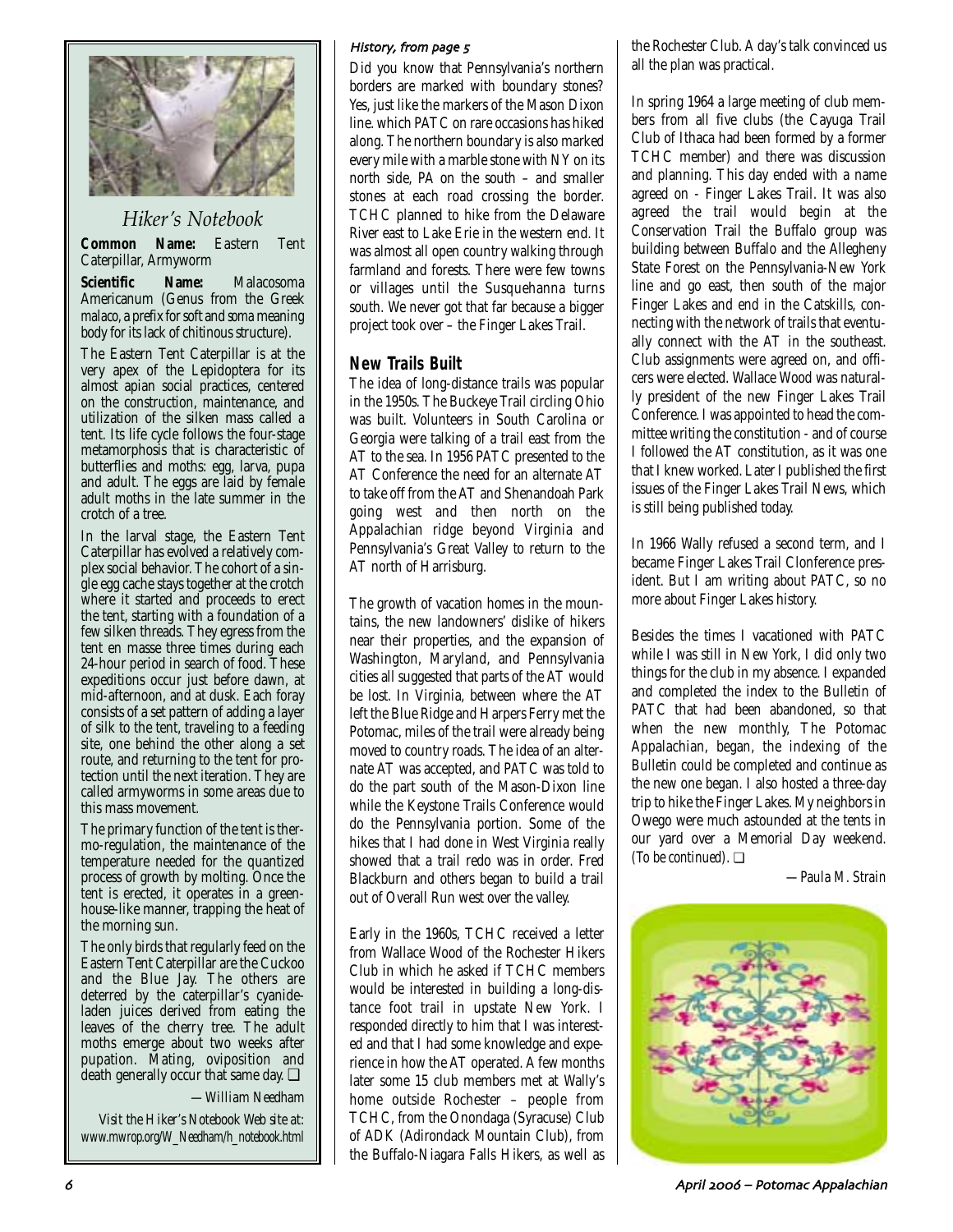# Marketing PATC Maps, Publications

It's a fair question to ask, what does PATC do? If you ask several different people that question you would probably get several different Tt's a fair question to ask, what does PATC do? If you ask several difanswers, and they would all be right. We build and maintain a 1,000 mile trail system, we build and maintain shelters for overnight hikers, we build and maintain cabins for the public and our membership, we help rescue lost hikers and other people lost in the woods, and we educate ourselves and the general public about all these activities. It is this final aspect of our mission that I would like to talk about here, because it is, perhaps, the least understood.

How, why, and about what do we educate our members and the general public? For one, our Trail Patrol provides a physical presence on the trail to inform people of trail rules and etiquette. Trail Patrol is responsible for the hiring and training of our Ridge runners who provide assistance and ensure safety on the AT. Trail Patrol also teaches a wide variety of courses that instruct our members and the public on issues such as backpacking, hike leading, and wilderness first aid. PATC often partners with the Forest Service and National Park Service to instruct our members and the public how to properly build and maintain trails and how to safely use potentially dangerous tools such as chainsaws.

There is another way in which PATC educates our members and the public about what we do and on how we do it. PATC publishes a large number of maps, guide books, and various publications about the trails we maintain and the history around them. It is through these maps and books that PATC reaches the greatest number of people, and it is through these maps and books that we are most able to fulfill our mission of educating people about the various trails, shelters, and cabins that we work so hard to build and maintain. It is also through these same maps and books that we minimize the use of our rescue unit and the use of other local search and rescue units. A person with an accurate PATC map is less likely to get lost and more likely to find a quick exit route if trouble does arise. Our guide books give such important information on terrain and water sources, and so can aid in planning a day hike or a major backpacking trip.

### **Benefits to Club**

These books, maps, and other items we provide to the public also have an added advantage of providing much-needed income to PATC so that we can perform all our other functions at no cost to the public. Clearly one-third of our income comes from the sale of our books, maps, and a few other items that we make available. In the past it was sufficient to simply make these items available to our most natural customers and let them take care of the rest. Today, while we still depend heavily on our customer base, there are many other avenues that we need to explore to increase awareness of PATC. In the face of diversity of today's business community PATC is often overlooked. Some businesses who would love to sell our products do not know we exist. There are major outdoor retailers that do not sell PATC books and maps, there are smaller businesses that sell the things that hikers buy but do not sell the hiking maps and guides that people buy the items for. There are local-interest stores and visitors' shops and centers that promote local hiking trails but have no idea that high-quality maps and guide books exist for the areas they promote. The Internet has become the first choice of many people for both shopping and information. We need to do a better job of making people aware that not only do we build and maintain trails, but we map and describe those trails as well.

PATC has always had a Sales Committee that coordinated and inventoried sales, but in today's fast-paced world we need more than just a sales committee – we need to market PATC to a wider audience. It is for this reason that in February the PATC Council authorized the change from a sales committee to a marketing committee and, in essence, the way we do business with the public. Unfortunately in the past the sales committee has been a committee in name only; for the past several years no committee has existed. PATC does have one paid staff member whose job it is to see that all sales are accounted for and properly shipped. Her job is to make sure that what we sell goes to the right place; our job (the marketing committee) is to make sure we have an increasing number of customers to ship our items to.

This change, of course, requires a strong and active committee with three strong and active parts. First the chairman must establish procedures to work closely with our publications, maps, and IT committees to maximize product availability, and make it easy for our customers to find and obtain PATC products. Second, committee members should be from all regions where we are active and be our eyes and ears in the local community where our products should be made available. It is for this reason that I believe that each of our chapters and sections should provide a member to the committee, and that other committee members should come from areas that represent our service area. Finally, since the Internet is becoming such an important factor in sales and information distribution for PATC, the committee should have knowledge of and work closely with our Web page designers so that Internet sales are easy, fast, and efficient.

It is really very simple; an active income source needs an active entity to sustain and grow that income source. This is something that PATC has lacked in the past but can no longer ignore. The income from sales is now plowed back into such areas as trails, shelter and cabin construction, and the other important educational services we provide for our members and the public. Greater sales will mean more trails, more shelters, more cabins, more educational opportunities, and more land, that will help protect all the former items. If you are interested in helping PATC market itself better, become a member of the marketing committee, or if you have ideas about how we can better market ourselves, contact Lee Sheaffer, vice president of volunteerism, at: thumpers@visuallink.com ❏

> *—Lee Sheaffer 540/955-0736*

# Emergency Response Training & Trail Patrol Present CPR/AED/Basic Wilderness First Aid

*April 22 and 23, 2006,* 9:00 a.m. to 5:00 p.m.

This two-day class provides American Heart Association certification in Adult CPR, AED, and Basic First Aid. The second day the student will learn American Safety and Health Institute (ASHI) Basic Wilderness First Aid. All certifications are valid for two years.

Cost of the class is \$120 for Trail Patrol Members and \$130 for Non-Trail Patrol members. Pre-Registration is required before April 14, 2006. For more information or to download the registration form, go to www.patc.net/volunteer/trailpatrol.com or contact Saleena DeVore at tp1staid@patc.net or 540/972-8394.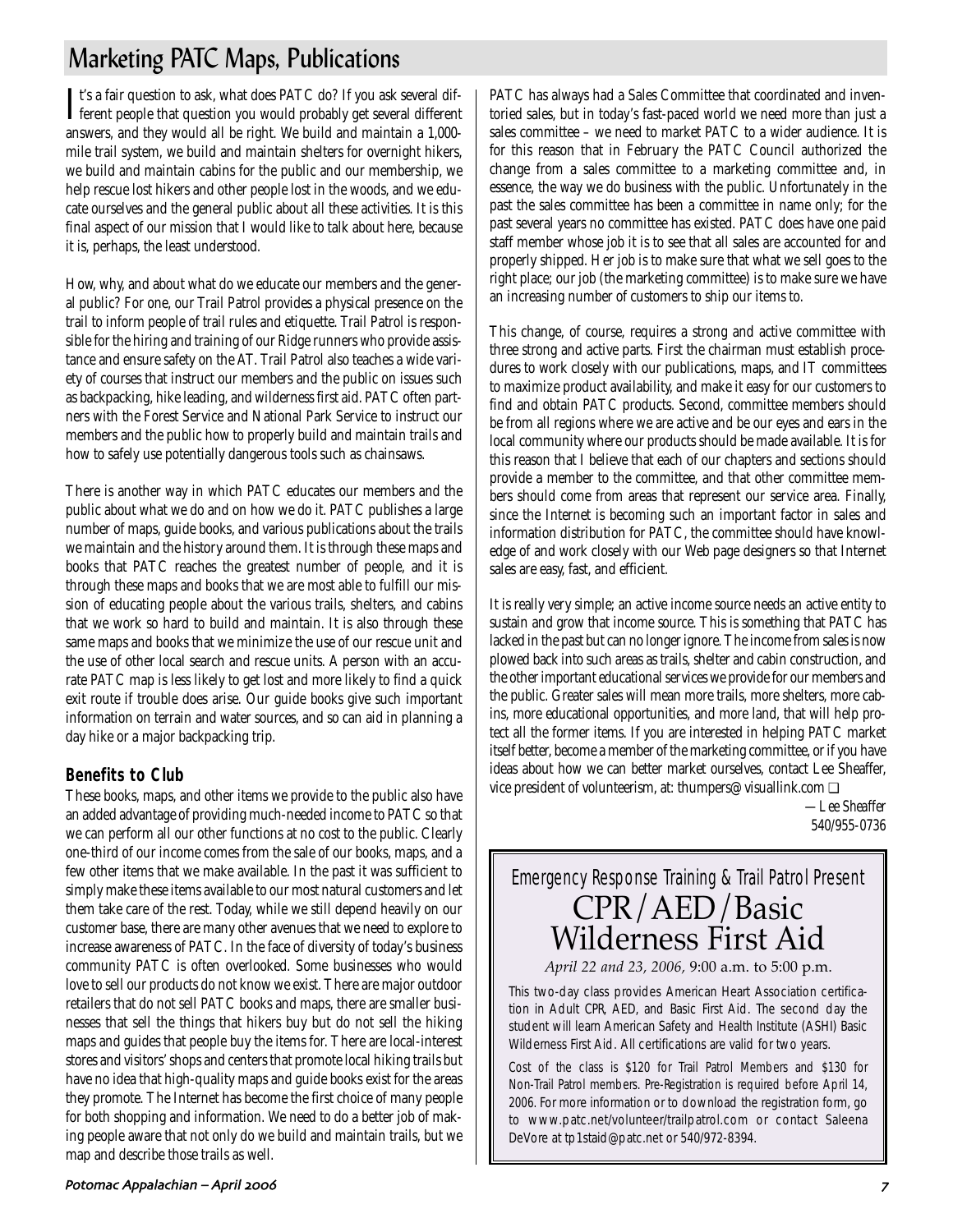# Trail Talkers 'On the Road Again'

It's a new festival seaso, and PATC's Trail<br>Talkers are back by popular demand. Local Tt's a new festival seaso, and PATC's Trail event organizers are asking PATC to once again set up a display about club activities, and we've gotten invitations from some new venues. This is your chance to share your joy of hiking and spread the word about PATC, all the while enjoying a fun event. So if you want a break from hiking, let us know which event you'd like to attend.

On Saturday, April 22, Earth Day will be celebrated at the War Memorial Building at Jim Barnett Park in Winchester, Va. The theme is "How we care for the land affects the health of our streams." PATC will have a display at this event from 10:00 a.m. to 2:00 p.m. From 8:00 a.m. to noon "Spruce Up in the Park" will be held. Participants will pick up trash, remove dead limbs, paint, trim shrubs, and do some spring plantings.

Saturday, April 22, from 10:00 a.m. to 2:00 p.m., Hudson Trail Outfitters (HTO), is hosting an Earth Day Birthday Bash at their Rockville, Md., store. HTO has invited PATC and other local conservation groups to set up a display at the store, meet customers, and encourage new memberships. The birthday bash will be complete with balloons and birthday cake! HTO is also offering its customers and PATC members special discounts toward purchases during this event. HTO will also be donating a portion of its Rockville location sales for the day to PATC as a thank you for participating.

May 12-14 marks the celebration of Ravishing Raptors and Other Fine Feathered Friends at the Panorama Overlook in Berkeley Springs, W.Va. This overlook has the seventh most beautiful view in the United States where you can see West Virginia, Maryland, and Pennsylvania all at once. We also need someone to lead a hike in the area. This event is sponsored by the Ecology Coalition of Morgan County. See its Web page, www.natureniche.biz, for more information.

During Memorial Day Weekend, May 28-29, Viva! Vienna! will once again fill Center Street in Vienna with hundreds of vendors. There will also be live music and dance, amusement rides, and plenty of good food. PATC will have a display at this event and could use some help. Even if you have only an hour or two, we could use you to set up and take down the display. However, you may want to stay the day and meet the nice folks who come out to this event every year. It's easy to talk about what PATC does, and you can share your favorite hiking or work trip story if you like. Contact Pat Fankhauser (pfankhauser@patc.net) to volunteer for this fun event. This is literally right in PATC's backyard! Help is needed from 10:00 a.m. to 8:00 p.m. on Sunday and from 10:00 a.m. to 6:00 p.m. on Monday. Go to the Web site at www.viennarotary.org for more information.

On June 3, National Trails Day will be celebrated jointly by PATC and ATC. Mark your calendar and watch for further details.

On June 24 and 25, the Oldtown Summer Fest will take place near Cumberland, Md. This celebration features the Michael Cresap House, a beautifully restored stone house, where Michael Cresap was born in 1742. This historic house will be open for tours during the event. There will also be various types of music throughout the day, great food and tours of the C&O Canal lockhouse led by NPS rangers.

July 22 brings us the annual Barge Bash in Hancock, Md. There'll be fireworks, swimming, music, and food! Help PATC create a barge display – perhaps an outhouse? Check their Web site for information and photos of last year's entries: www.hancockmd.com.

As a Trail Talker, you will share PATC's mission with visitors at these events. Let people know about the important work PATC performs in preserving hiking trails and trail lands. This includes: trail maintenance, guided hikes, making maps and guidebooks, and rental cabins. You will be provided with handouts and information to share with festival participants. This is a good opportunity to bring awareness to the club's mission and possibly recruit some new members and trail overseers. Take a break from hiking or trail work and sign up for a Trail Talker event today! Contact Jane Thompson (jayteehike@yahoo.com) or 301/349-2496 for more information about an event near you. Jane looks forward to hearing from you! ❏

*—Linda Rudy*

# **Springtime on Old Rag Mountain?**

*May12, 2006: Today we finished the last day of our Shenandoah Spring Crew week, fixing years of tough love and the footfalls of a thousand boots on Saddle Trail. Although I had hiked Old Rag Mountain many times, I had never considered helping with the trail maintenance, but this year was different. I saw the crew notice in the April* P*A, had a few days to spare, and really wanted to return some effort for all the times I'd hiked up and over the Rag. Our crew consisted of people just like me – hikers who wanted to help maintain a cherished local resource in a setting supervised by Park rangers and PATC trail managers. Weekdays during the perfect month of May were a big bonus, as the trail was not crowded and the weather ideal. We also learned the true definition of trail work during our week on Old Rag: "Trail work is nothing more than hiking with a purpose."* 

For those of you reading this article today, note that there is still time to join our Spring Crew and contribute some effort to the health and well-being of Old Rag Mountain. To reserve a place on the crew and a bunk in the cabin, contact Heidi Forrest (hforrest@patc.net) or Dan Dueweke (danjan3@cox.net). ❏

# PATC Presents: A Traditional Tools Workshop

April 22-23, Pinnacles Research Station, SNP. The traditional tools workshop is intended to familiarize overseers with proper crosscut saw and axe techniques. Instruction will be provided on how to size up and safely clear a blowdown with hand tools and when and how to use a wedge, swing an axe, and perform a single underbuck. The workshop leader will discuss situations you'll likely encounter on the trail and conduct field exercises demonstrating the various tools used to tackle these challenges. Note that this is a workshop only and will not result in a certification. Cost is \$20.00 to cover course materials, Saturday dinner, and Sunday breakfast. Further INFO: Dan Dueweke 703/266-3248 or danjan3@cox.net. ❏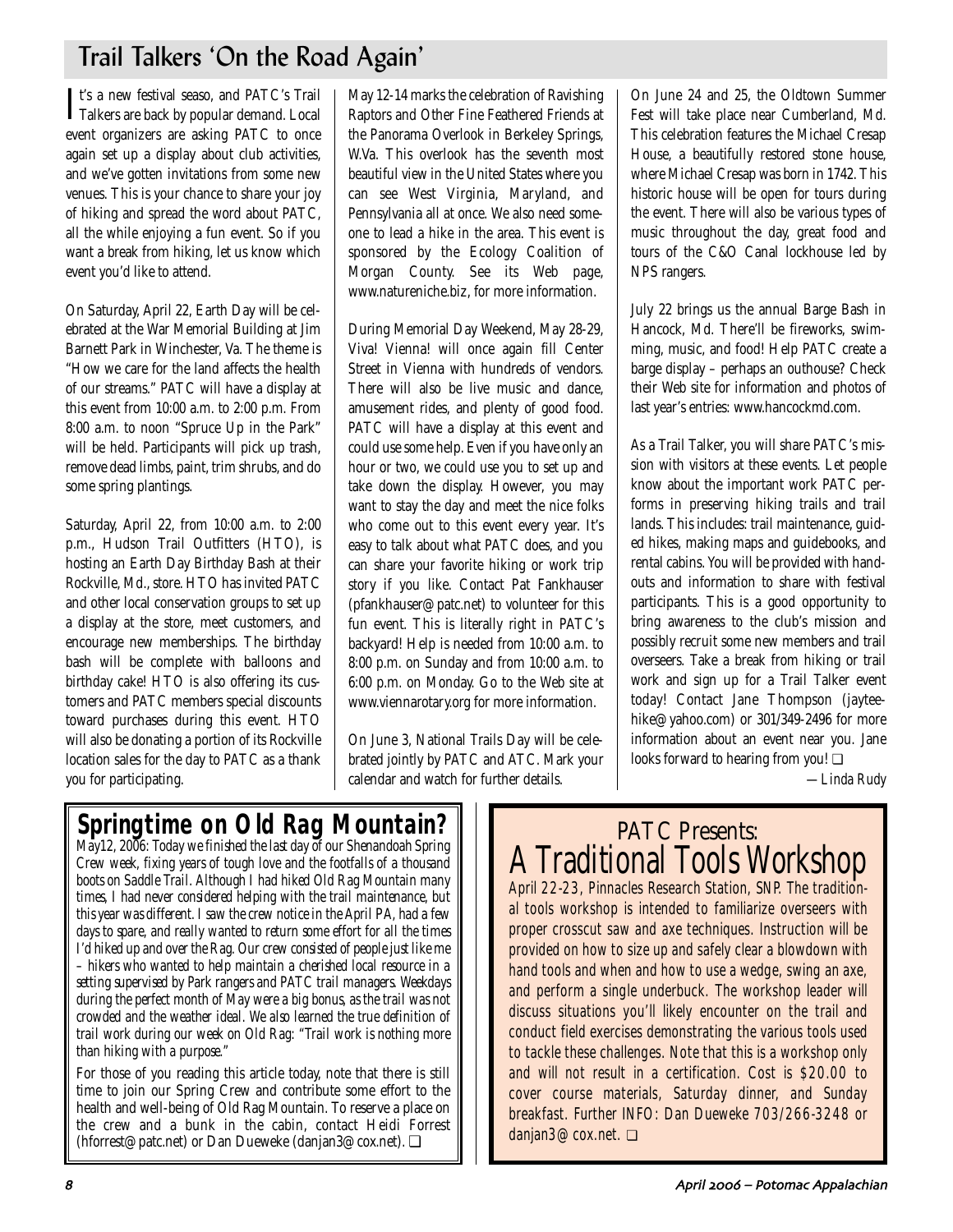# Backpacking Along the Teton Crest Trail – Teton Village to Jenny Lake

According to several sources, if you are a backpacker you must chalk<br>Aup a trip along the Teton Crest Trail in Grand Teton National Park. Two fellow travelers who were able to take the 36-mile plunge with me were Catherine Pipan and Mark Press, fellow PATCers.

After ascending Rendezvous Mountain via the tram, we followed the trail and started down the mountain toward a whole new vista. We encountered a four-person group coming up that steep trail who were ending the circuit we were doing for the third time in their lives in the more strenuous reverse direction for "variety's sake." Good luck guys, you're halfway to the top. We didn't encounter much uphill climbing on the way to Marion Lake (our first night's campsite) 6.7 miles from the tram, but when we did go uphill we all gulped as much air as we could under our heavy packs. Sucking down about 3 liters of water helped lighten the load as well.

As we approached Marion Lake, Catherine was leading the way. She popped up over a rise, then turned back toward us rather swiftly uttering one dreaded four letter word 'Bear!' One's mind is to turn and flee when danger is present, and this she did. But we must press on and so we turned into the Grand Teton Marching Band, blowing whistles and beating pots as we came up over the crest of the hill. We were gratified to see him walking away, but he wasn't moving swiftly enough by our standards, which means he's used to humans.

We circled around to Marion Lake (quite beautiful with a rock wall backdrop) and headed toward the campsites. There was the bear again, about 50 feet away, working on a log in some trees. Great. We passed below him in band formation, calling him by name and telling him to stay put. While we set up camp, we kept our eyes on his locale as we didn't want him moving in on us.

We made supper well away from camp, very conscientious about keeping a scent-free campsite. After chatting with some fellow campers for the evening, Catherine and I bade farewell and headed back to our camp. As we crested the hill between our campsites to put some stuff into the bear box, we glanced over to our tents – there was the bear, headed right for Mark's tent – with Mark in it! It wasn't more than five feet away from Mark's tent knocking over water bottles, when we started yelling and blowing whistles. Our fellow campers ran up and offered to use pepper spray on the beast but he was already turning his back and waddling back up to his dead tree. That freaked Catherine and me out so we decided right then and there to place our tent in between our fellow campers' tents. Mark was very brave and remained where he was.

The next day was a fine one, with no bear in sight. Because of low trail mileage we afforded ourselves time to lollygag in camp until 10:00 a.m. Today's walk would take us up an 1,100 foot climb, but over 5.6 miles that nearly equals flat, right? We exited the Grand Teton NP and entered the Targhee National Forest at Fox Creek Pass.

We made camp around 2:00 p.m. under the Death Canyon Shelf cliffs. Spent the afternoon sitting on a lower ledge overlooking Death Canyon, catching up on small camp duties and trying to pin down the surrounding peaks with our two-dimensional topo map.

A smoke phenomenon from an Idaho forest fire had taken place yet again this afternoon but cleared out in time for supper. A forest fire had



Death Canyon Shelf - near the end of this Teton adventure.

started due to lightning in Idaho a day or so before our backpack. Around 2:30 or so each day, the smoke descends into the canyons and blows out over the range. But around 5 or 6:00, the wind shifts and pushes the smoke back into Idaho.

Supper was made on the ledge, and near dusk, we spotted three tiny moose eating in the willows along the stream way below us. Dinner conversation included trail mileage and elevation conversations. Mark made a slip of the tongue and said that one of our future trail days would include a 2,500-mile day. Yowzer! Then Catherine outdid that with another tongue blunder involving a 35,000-foot elevation gain! After such a strenuous conversation we were ready for bed.

The next day we ate breakfast on the Death Canyon Shelf terrace and contemplated the day around us. Mileage for today was 10 miles of fabulous scenery we could easily have spent two days viewing. We followed the Death Canyon Shelf Cliffs to Fox Creek Pass, pausing to enjoy the scenery. We descended through the Sheep's Gates into Alaska Basin. Above it all clear blue skies were laced with cirrus clouds and the occasional cumulus.

We descended to Sunset Lake for lunch, keeping our eyes on a red spot beside the lake. The red spot turned out to be a lady from Holland. Those Europeans sure get around. After lunch we slogged off up the 900-foot climb to 10,000-foot Hurricane Pass. We had been warned about hurricane force winds at the pass (which were only on the breeze setting when we arrived) but that the scenery was spectacular. We stopped now and then for breathers, to assess our progress, and to enjoy the enlarging views of Battleship Mountain on our left and Alaska Basin at our feet. Eventually we did reach the crest of the mountain, and lo and behold, the Middle and Grand Tetons showed themselves in all of their alpine glory. Wow! What a sight! The effort was well worth it.

Some rain spittle caused havoc with my barely protected camera, causing it to freeze up for a few moments. But the cloud did have a silver lining. As it passed overhead, a rainbow started floating over the valley

See Teton, page 16

#### Potomac Appalachian – April 9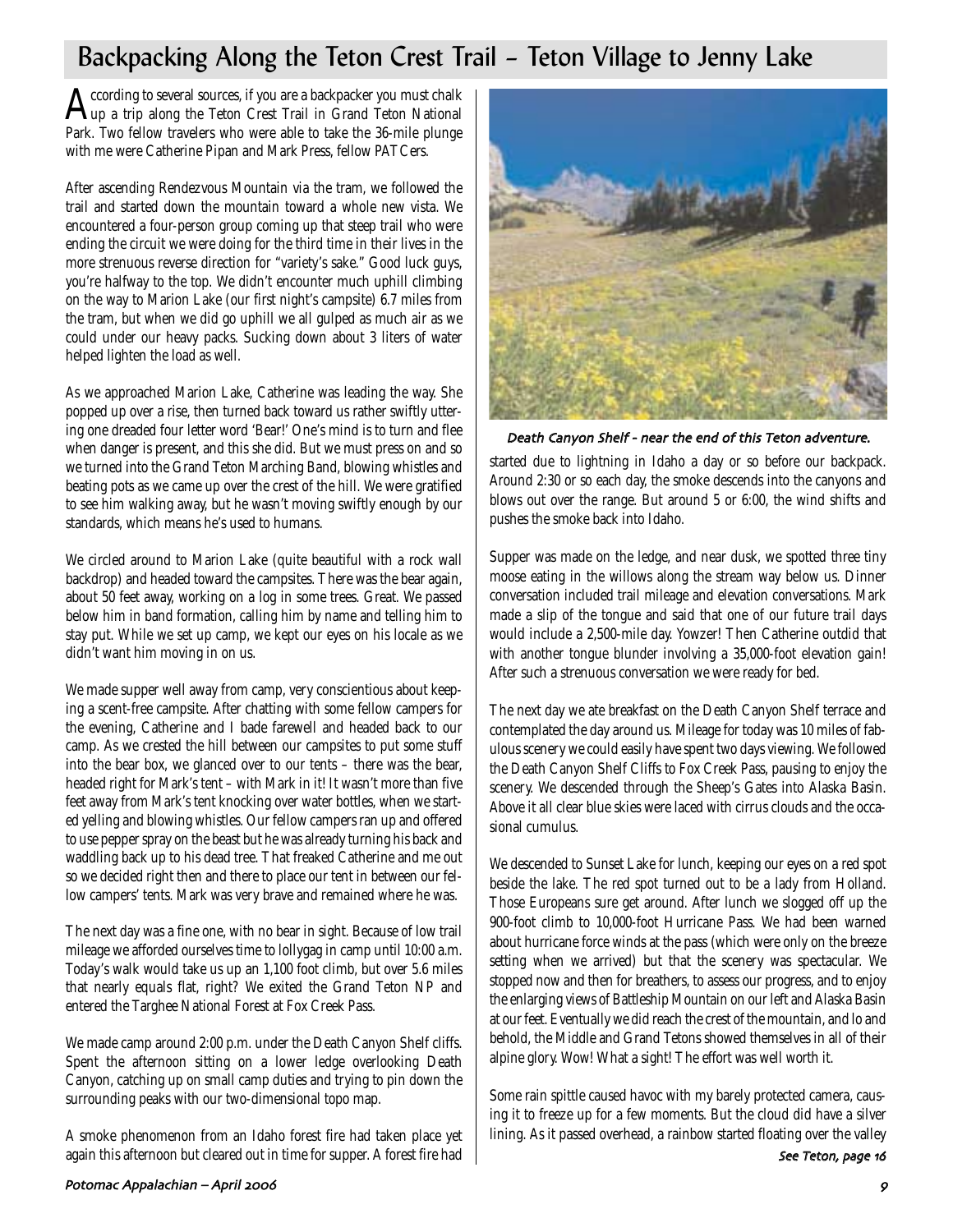#### Charlottesville Chapter

The Charlottesville Chapter hikes every Saturday; summer, winter, and in between. Hikes are usually 8 to 10 miles with some shorter hikes. We usually maintain trails on the last Saturday of the month. Meet at Albermarle High School in Charlottesville at 9:00 a.m. with food and water for the day. The majority of hikes are in the south and central districts of SNP, with some in the north district and in George Washington National Forest. Our Chapter hikes are posted at www.avenue.org/patc/ future\_hikes.htm. INFO: Jere Bidwell 434/295-2143 or John Shannon 434/293-2953.

#### North Chapter

The North Chapter of PATC conducts monthly trail work trips on the Maryland and Pennsylvania sections of the AT and on the Pennsylvania sections of the Tuscarora Trail. We also lead hikes on these and other trails. Maryland AT work trips are generally held on the first and third Saturdays – contact Nancy Hammond (mdtrail@yahoo.com) 301/739-0442 for information. Pennsylvania work trips are generally held on the AT on the first Saturday and on the Tuscarora on the third Saturday – contact Pete Brown (peter.brown4@worldnet.att.net) 410/343-1140. Pennsylvania AT work trips also include an optional Saturday evening dinner at the Gypsy Spring Cabin. For information on upcoming hikes, contact Chris Firme (bncfirme@innernet.net) 717/765-4833. For general chapter information, contact chapter president Pete Brown or visit the North Chapter home page (www.patc.net/ chapters/north/).

#### Northern Shenandoah Valley Chapter

The Northern Shenandoah Valley Chapter sponsors hikes in national and state parks and forests in the Shenandoah Valley vicinity, open to the public, on a monthly basis except during the winter. Hikes are posted in the Forecast. Other activities are in the NSV Chapter Newsletter. For further information contact Betsy Fowler (efowler@shentel.com).

### KEY to Forecast Activities

All events are marked for easy identification. Late changes or cancellations are listed on the weekly information tape (703/242-0965), which is updated on Sunday evening for the following seven days. The Forecast can also be found on PATC's Web site at www.patc.net/activities/forecast.html.

- **\*** Hiking Trips
- \* Backpacking Trips
- $\mathcal{R}$  Trail Work Trips
- **4** Cabin/Shelter Work Trips
- 
- Ri Trips‱<br>ا Special Special Events
- $\blacksquare$  Meetings
- $\mathscr O$  Classes
- **EX** K9 Trail Blazers (dogs permitted)

Note to all hike leaders: Please ask nonmembers on your hike if they would like to join PATC, thén get names ánd addresses so a club volunteer can send them information packets. Thanks!

### **Chapters**

#### Southern Shenandoah Valley Chapter

See www.ssvc.org or the one linked to the PATC Web site for descriptions of hikes and work trips. We usually hike in the southern and central districts of the SNP and in the GWNF. Contact the listed hike leader for information about a specific event, or contact Mark Gatewood 540/248-0442.

#### West Chapter

The West Chapter meets twice a year in March and September. The Chapter maintains a section of the Black Locust circuit trail in Gambrill State Park near Frederick, Md. Work trips and hikes are usually scheduled monthly from March through December. We also lead overnight weekend trips for day hikes<br>or backpacking. All activities are or backpacking. All activities are listed in the PA Forecast. For further information contact Dave Jordahl (westpatc@hotmail.com) 304/876-7062 (evenings) or 240/777-7741 (days).

#### Ski Touring Section

The Ski Touring Section has served since 1974 to introduce Washington area residents to crosscountry skiing and to provide cross-country skiing opportunities to experienced skiers. The Section sponsors winter weekend ski trips for all levels of skiers to nearby mountains in Maryland, West Virginia and Pennsylvania, as well as periodic social events year round. INFO: Bert Finkelstein (bertf@erols.com) 703/715-8534.

#### Mountaineering Section

We're a diverse group of local Washington, DC area climbers. Young and old, male and female, crag rat, sport climber, and alpinist, active and armchair types – we all enjoy climbing in its many varieties. We also share common interests in promoting safe climbing, conserving the outdoors, developing new climbers' skills, representing the Washington area climbing community, and having fun! We provide instruction for those wanting to learn the basics – we're not a school, but we can get you started. We go climbing, either locally or further afield, nearly every weekend. In the winter we organize trips to the Ice Festivals in the Adirondacks and the White Mountains for beginning and advanced ice

climbers. For further information contact Dave Raboy (draboy@pattonboggs.com), or Vincent Penoso (vdotmatrix@gmail.com).

#### PATC Hikes

PATC offers organized hikes appealing to the diverse interests of our members. There are K-9 Hikes, which invite you to bring your favorite dog; Family Hikes tailored to kids; Natural History Hikes stalking the fascinating but often elusive flora and fauna of the region; hikes featuring varying levels of difficulty with the Easy Hikers, In-Between Hikers, and Vigorous Hikers; Birding Hikes with experts to help sight and identify our avian neighbors; Historical Hikes tracking littleknown structures in Shenandoah National Park; Series Hikes tracing the entire length of the Tuscarora Trail or the trails of Pennsylvania, section by section; Backpacking Hikes traversing the tracts of West Virginia and Southern Virginia; hikes scheduled for weekends; ones scheduled for weekdays; Geology Hikes led by experts from the Smithsonian focused on the unique stratigraphy of our area; Mushroom Hikes with mycologists; Waterfall Hikes to beat the summer heat; and Outreach Hikes to get together with the members of area groups like the Sierra Club or the Congressional Hikers. That is just to name a few. Check out the Forecast calendar and hear updates on the weekly tape (703/242-0965).

#### Other Clubs' Hikes

Capital (www.capitalhikingclub.org) and Wanderbirds (www.wanderbirds.org) hike on Saturdays and Sundays, traveling by bus and leaving from downtown, with suburban stops as well. Center Club, Northern Virginia Hiking Club and Sierra Club hike on both Saturdays and Sundays using carpools, which often leave from a suburban Metro stop. Schedules are available at PATC Headquarters and are published in area newspapers on Fridays. The schedule of West Virginia Highland Conservancy outings in the Monongahela National Forest and surrounding areas is on their web site at www.wvhighlands.org.

### Meetings

Meetings are held at PATC HQ, 118 Park Street, S.E., Vienna, Va., unless otherwise noted.

New Members (PATC) –

### First Wednesday

7:30 p.m. Want to learn more about the club? The best way is to attend a New Members meeting (but you don't have to be new). Refreshments served. Directions: Take Rt. 123 into Vienna, Va., and turn east on Park St. (Rt.675) to 118 Park St. on your left. INFO: Georgeann Smale (membership@patc.net) 301/581- 9584 or Pat Fankhauser (pfankhauser@patc.net).

Mountaineering Section –

## Second Wednesday

8:00 p.m. – We meet every month on the second Wednesday except for August, unless noted in the Forecast. INFO: Dave Raboy (draboy@pattonboggs.com), or Vincent Penoso (vdotmatrix@gmail.com) or our Web site: www.potomacmountainclub.org

#### Shenandoah Mountain Rescue Group

Business meeting - Last Tuesday of each month, 7:30 p.m. INFO: Doug Sigman (join@smrg.org), 703/255-5034, or www.smrg.org.

#### PATC Council – Second Tuesday Meetings

The council meets at 7:00 p.m. sharp. The PATC Council meets every month to conduct business of the club and once a year for a dinner meeting. All members are always welcome. Come see how we make decisions about your club. INFO: Wilson Riley (wriley@patc.net) 703/242-0693 x11.

#### Trail Patrol – First Tuesday

7:30 p.m., except January. Trail Patrol volunteers are PATC's goodwill trail ambassadors to the hiking public. They provide a visible, reassuring presence on the trails, and strive to educate the public on good hiking practices, minimum impact hiking, and camping ethics. Patrol members are trained in land navigation, emergency procedures, radio communications, and personal equipment. Some equipment and uniform items are provided upon completion of training. INFO: Katrina Hedlesky (trailpatrol@patc.net) 703/533-3652, or see our section in PATC's Web site: www.patc.net/ volunteer/trailpatrol.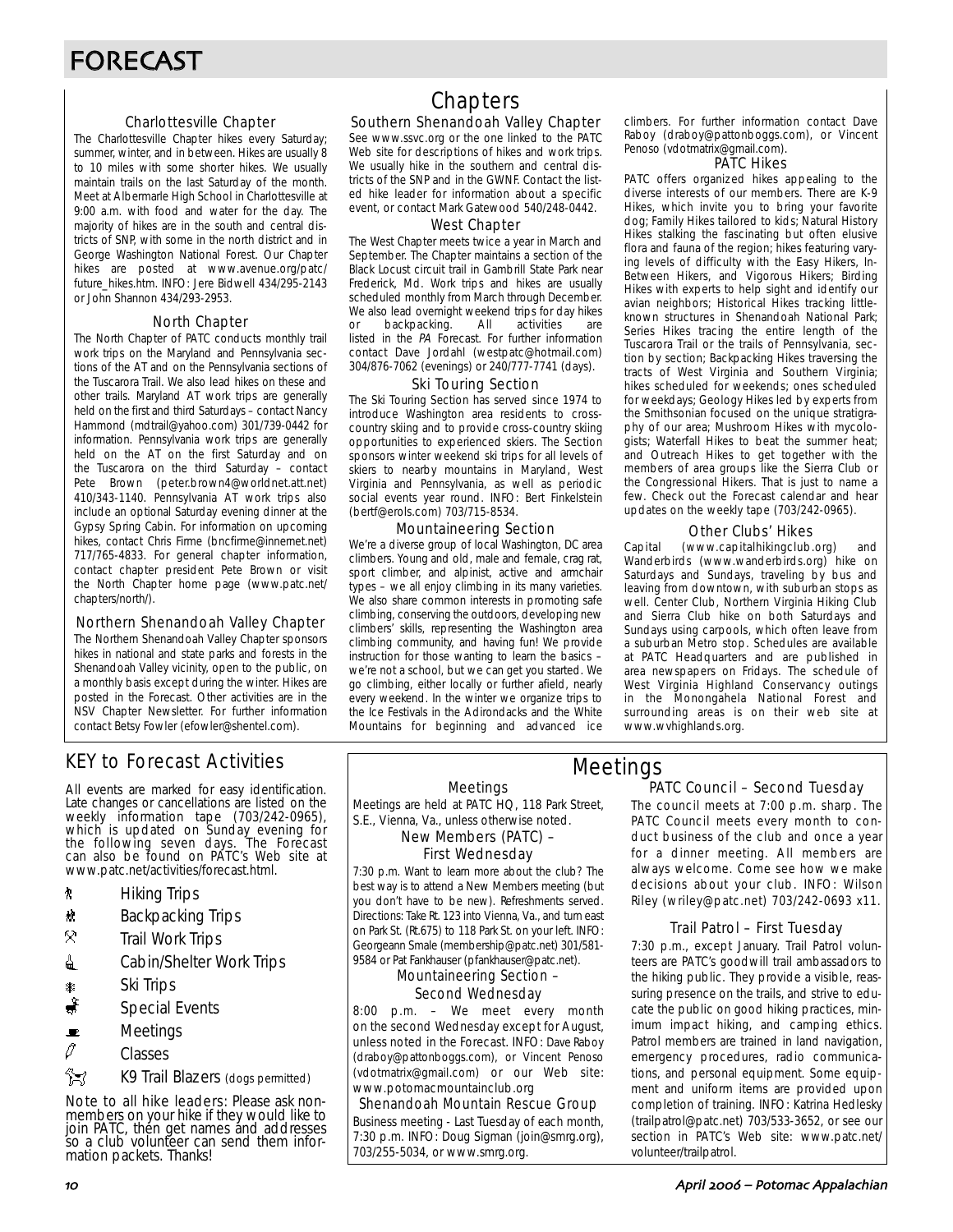

# April

## 1 (Saturday)

#### DEADLINE – May Potomac Appalachian Material due to editors 5:00 p.m.

All items for the next issue of the newsletter due. Send Forecast events to PA-Forecast@patc.net and all other articles to the editor at PA@patc.net. NOTE: Do not send photos or articles to headquarters. E-mail for address.

#### 1 (Saturday) . TRAIL WORK TRIP – Roaring Tuskers Gore, VA

The Roaring Tuskers, Tuscarora Trail Central District Trail Crew, working on the Tuscarora Trail in vicinity of the spectacular Pinnacle. Please bring water, lunch, gloves and boots. INFO: Steve Sharp (stevenlsharp@comcast.net) 240/338-3655.

#### 1 (Saturday) . TRAIL WORK TRIP – South Mountaineers Appalachian Trail, MD

INFO: Nancy Hammond (mdtrail@yahoo.com) 301/739-0442.

### 1 (Saturday) . TRAIL WORK TRIP – Yankee Clippers Appalachian Trail, MD

INFO: Pete Brown (peter.brown4@worldnet.att.net) 410/343-1140.

### 1 – 2 (Saturday – Sunday) a CLASS – Wilderness First Aid (WSC) Alexandria, VA

This eighteen-hour class includes classroom study, hands-on practice, and results in a two-year certification. The cost is \$160. More information and registration at: http://wfa.net. INFO: Christopher Tate (chris@wfa.net) 703/836-8905.

### 1 – 2 (Saturday – Sunday)<br>decamber Shelter Work TRIP – West Shelter Crew<br>ISHELTER WORK TRIP – West Shelter Crew Hancock, MD

Join the West Shelter Crew at the beautiful Ruth Morris/Vos Tract located right off of I-70 in West Virginia as we continue building the shelter outhouse. After work we'll enjoy home-cooked meals and overnight at Little Orleans Cabin. INFO: Karen Brown (kkbrown46@yahoo.com) 703/521-9050.

#### 3 (Monday) ` HIKE – Family Hike Round Hill, VA

Join us for a 2.5-mile, kid-friendly circuit hike on the AT. We'll hike up to Bear Rocks, where the young and young at heart can climb up, over, and all around the rocks. Then we will hike over to Bear's Den Hostel and around the historical trail. INFO: Lauren Lang (at94L@netzero.com) 571/242-3950.

#### 4 (Tuesday)<br>A CLASS CLASS – Map and Compass 101 (REI) Fairfax, VA

7:30 p.m. This clinic will cover the basics such as understanding map symbols, orienting the map and compass, triangulation, declination adjustment, and reading terrain features. Participants are encouraged to bring their own compasses. INFO: Mark Nelson (MNelson@rei.com) 703/379-9400.

#### 4 (Tuesday) ` HIKE – Vigorous Hikers Edinburg, VA

County Line Trail south of Rt. 55 (along the VA/WV border). Hike south along Tuscorara Trail from Rt. 55 to Waites Run and return via Wilson and Vance Cove trails. 20 miles and 1600 ft. elevation gain. INFO: Cliff Noyes (hclmnoyes@yahoo.com) 540/373-8267.

4 (Tuesday)  $\mathbf{\dot{F}}$  MEETING - Trail Patrol, 7:30 p.m.

### 5 (Wednesday) a CLASS – GPS 101 (REI) Bailey's Crossroads, VA

7:30 p.m. Learn how GPS receivers work and what affects accuracy, as well as features, benefits and how to choose a model. We'll also include a brief overview of online resources and batteries, water and shock resistance and accessories. INFO: Mark Nelson (MNelson@rei.com) 703/379-9400.

#### 5 (Wednesday) a CLASS – Map and Compass 101 (REI) College Park, MD

7:00 p.m. It is time to review your basic map and compass skills before you head outdoors this year! This clinic will cover the basics such as understanding map symbols, orienting the map and compass triangulation, declination adjustment, and reading terrain features. Feel free to bring your own compass. INFO: Mark Nelson (MNelson@rei.com) 703/379-9400.

### 5 (Wednesday) a CLASS – Ultra-light Backpacking (REI) Rockville, MD

7:30 p.m. Lighter is faster! Join REI's ultra-light guru for some great insight into lightening your load. From head to toe, we've got some great tips to make your outdoor adventure more enjoyable and easier. Survey the newest gear on the market. INFO: Mark Nelson (MNelson@rei.com) 703/379-9400.

#### 5 (Wednesday) ` HIKE - Easy Hikers Swain's Lock, MD

6-mile hike on C&O Canal to Pennyfield Lock and back. Bring lunch and water. Meet at 10:15 a.m. at Swain's Lock. Take Exit 39 on Capital Beltway to River Road. Go 2 miles past Potomac, Md. Then left 0.3 miles on Swains Lock Road. No pets. INFO: Mary-Margaret McGrail 703/751-8126.

#### 5 (Wednesday) ` HIKE - Midweek Hikers Location to be determined

The PATC Midweek Hikers carpool each Wednesday from the Washington, DC area to various trailheads. Hikes are at a moderate pace and about 8 to 12 miles in length with varied elevations. Current information, including meeting place, time, leader's name and phone number, and a detailed description of the hike are available on the PATC Activities Recording: 703/242-0965.

### 5 (Wednesday)

 $\mathbf{\dot{F}}$  MEETING - New Members (PATC), 7:30 p.m.



#### 7 – 9 (Friday – Sunday) ` HIKE – Cape Henlopen Lewes, DE

Camp/Hike/Bike at Cape Henlopen in Delaware. Camp Friday and Saturday nights in the state park and hike Saturday along the beach and in the woods. Hike Sunday somewhere on the Eastern Shore or take the ferry to Cape May, NJ for a bike ride. Hike is generally easy but includes soft sand which is a little strenuous. This is a joint hike with the Center Hiking Club (no pets please). INFO: Edward Evangelidi (edevange@localnet.com) or Gail Nathenson 301/572-6951.

### 8 (Saturday) ` HIKE – Northern Shenandoah Valley Chapter Manassas, VA

Join the NSVC for 5 1/2 easy miles in Manassas Battlefield National Park as we see where the First Battle of Manassas was fought. INFO: Gerry Boyd and Mary Powell (hikers@picturesandpages.com) 703/281-7216.

### 8 - 9 (Saturday - Sunday) . TRAIL WORK TRIP - Vining Tract Crew Lydia, VA

Come join PATC Vining Track Crew on our second monthly work trip of the year. The crew has many opportunities for volunteers with cabin construction, cabin maintenance, and trail activities on our monthly agendas. High on our priority list for April is the construction of Butternut Cabin and maintenance of over five miles of trails in the area. Overnight at Conley Cabin. INFO: Hugh Robinson (mes.htr@verizon.net) 703/525-8726.

#### 9 (Sunday) ` HIKE – In Between Hikers Springfield, VA

Fairfax County Cross County Trail (CCT) Hike #2. One-way 8.8-mi. hike in Springfield/Fairfax area, along Lake Accotink shoreline, along Accotink Creek, and through Wakefield Park to Thaiss Park at Pickett Rd. Car shuttle required. Bring water and lunch but no pets. Joint event with Sierra Club MWROP. INFO: Ray Evert (hikerdude22@msn.com)<br>703/893-3792 or Henri Coumeau 703/893-3792 (HenriComeau@aol.com) 703/451-7965.

#### 9 (Sunday) . TRAIL WORK TRIP – West Chapter Frederick, MD

Continuation of the spring, 2006 West Chapter trail work sessions at Gambrill State Park. Complete cribbing project on Blue trail (a.k.a. Catoctin trail) and clear water bars on Black Trail. Meet 10:00 a.m. at the Nature Center. INFO: Dave Jordahl (westpatc@ hotmail.com) 240/777-7741 or 304/876-7062.

### 10 (Monday)

#### ` HIKE – Family Hike Centreville, VA

It's Bluebell Time! Come enjoy the spring weather and thousands of bluebells at the East Coast's largest stand of wild Virginia bluebells. We will do a 2-mile kid-paced loop in Bull Run Park. It is jogging-stroller passable. There will most likely be some muddy areas so wear appropriate shoes. INFO: Anne Regan (anne.c.regan@verizon.net) 703/689-3883.

#### 11 (Tuesday) ` HIKE – Vigorous Hikers

Central District, Shenandoah National Park, VA Franklin Cliffs. A 15-mile circuit with 3700 feet ascent begins at Hawksbill parking, goes south on the Skyland-Big Meadows Trail to the Rose River Loop Trail up the Dark Hollow Falls Trail to Big Meadows returning on the AT ending with climb of Hawksbill. INFO: Chris Nolen (chrishiker@ erols.com) 301/469-8931.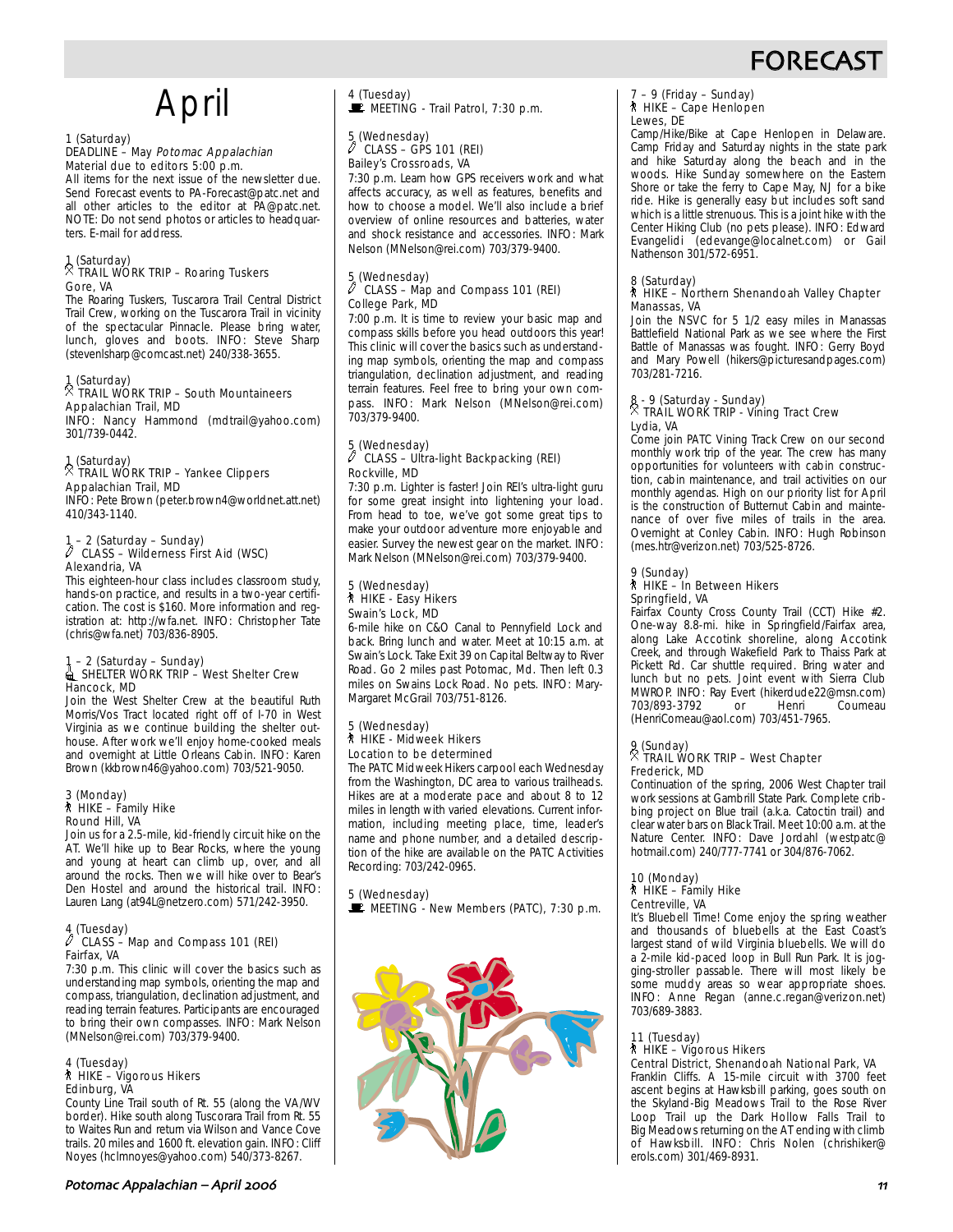# FORECAST

11 (Tuesday)<br>■ MEETING - PATC Council, 7:00 p.m.

12 (Wednesday) a CLASS – Map and Compass Basics (REI) Bailey's Crossroads, VA

7:30 p.m. Get the skills to stay found! This introduction to map and compass will cover interpretation of map data and symbols, compass function, orienting map and compass, declination adjustment, and reading terrain features. Participants are encouraged to bring their own compasses. INFO: Mark Nelson (MNelson@rei.com) 703/379-9400.

#### 12 (Wednesday) ` HIKE – Easy Hikers Washington, DC

The Easy Hikers will hike about 4 easy miles through the Arboretum. Meet at 10:15 a.m. at the main parking lot immediately inside the R Street entrance. Bring lunch and water. No pets, please. Directions: Take the Baltimore-Washington Parkway south from the Beltway. At the split with I-295, bear right on New York Avenue toward Washington. Continue two miles to Bladensburg Road, a major intersection. Turn left and go 0.4 miles on Bladensburg Road to R Street, NE. Turn left and go 0.3 miles to the Arboretum entrance gate. INFO: Nancie Coan (nanco4000@yahoo.com) 202/338-4580.

12 (Wednesday) ` HIKE – Midweek Hikers Location to be determined See April 5 event for more information.

12 (Wednesday) MEETING - Mountaineering Section, 8:00 p.m.

#### 15 (Saturday) ` HIKE – Natural History Wildflower Hike McLean, VA

Bob Pickett, PATC Naturalist, leads this traditional PATC wildflower hike in Turkey Run Park, along the GW Memorial Parkway, for his 17th year! This is perhaps the premier early season wildflower site within the metropolitan area. More than 30 species of flowering plants will be seen along this five-mile hike. Please note, the first section of the hike may take us through some muddy areas and numerous, easy stream crossings. INFO: Bob Pickett 301/681- 1511.

#### 15 (Saturday) . TRAIL WORK TRIP – North District Hoodlums North District, Shenandoah National Park, VA

Join with the Hoodlums in their annual Southwestern work trip. The Hoodlums trail crew works on the Appalachian Trail and the blue-blazed trails in the north section of Shenandoah National Park. After a day of hard work we will enjoy the camaraderie of fellow trail workers with a Southwestern theme meal at Indian Run maintenance hut. Come for the day, stay for dinner, and camp overnight if you wish. Or just come out and work with us during the day. Newcomers are always welcome! We'll meet at Piney River Ranger Station, MP 22 on Skyline Drive, at 9:00 a.m. on Saturday morning. INFO: Dick Dugan (rdugan@frontiernet.net) 304/856-3511.

### 15 (Saturday) . TRAIL WORK TRIP – Rock Creek Park Washington, DC

8:15 a.m. – noon. Join us for our first work trip of the year. Please come and help make this trip a success. Meet at the Rock Creek Nature Center located south of the Military Road NW park entrance. INFO: Alex Sanders (wdctrails@yahoo.com) 703/465-8140 or Ranger Ken Ferebee at 202/895-6221.

# 15 (Saturday)

#### . TRAIL WORK TRIP – Shenandoah Bartenders Central District, Shenandoah National Park, VA

The Bartenders will be tending bars—water bars, that is. But, hey, that's fun, too. Really. Come out and see for yourself. Old Rag's Ridge Trail is loaded with bars, probably at least 72, or something like that. We need help before the crowds arrive. No experience necessary. Call for more details. INFO: Cathie Cummins (Cathie@wfa.net) 703/631 7421, 8:00 p.m. to 10:00 p.m. on weeknights.

#### 15 (Saturday) . TRAIL WORK TRIP – Stonewall Brigade Woodstock, VA

Join the Stonewall Brigade to keep trails clear in one of PATC's least crowded and scenic districts - experience unnecessary, all tools and training provided. Help us put together a new group of interested volunteers who like to be outdoors making trails more enjoyable for others. Our schedule will be the third Saturday of every month; you are welcome to join us every month, a few times a year, or as many times as you can. Work will usually be in the area covered by PATC Map F -Great North Mountain on the VA/WV border. Meet at the Wolf Gap Recreation Area campground parking lot (PATC Map F coordinates E-19) at 9:00 a.m. This trip is subject to prevailing or forecast weather. If doubtful, please check before going to the meeting site. See also: http://www.patc.net/volunteer/trails/stonewall/ston ewall.html. INFO: Hop Long (theFSLongs@com-<br>cast.net) 301/942-6177 or Jim Tomlin cast.net) 301/942-6177 or Jim (jtomlin@helix.nih.gov).

# 15 (Saturday) . TRAIL WORK TRIP – Yankee Clippers

## Tuscarora Trail, PA

INFO: Pete Brown (peter.brown4@worldnet.att.net) 410/343-1140.

#### 15 – 16 (Saturday – Sunday) ` HIKE – North Chapter Little Orleans, MD

A hike in Green Ridge State Forest, from the PA/MD line to the C&O Canal. Northern Spur 6.3 miles. Southern Spur 11.0 miles. Overnight in the area. INFO: Chris Firme (bncfirme@innernet.net) 717/794-2855 after 6:00 p.m.



#### 17 (Monday)  $*$  HIKE – Family Hike Great Falls, VA

Come on out for an Easter egg hunt along the trail in Riverbend Park. This 2-mile circuit hike will take us up past the nature center, along the Paw-Paw passage trail down to a pond, and along the Potomac Heritage Trail along the Potomac River. We will check out the animals and activities in the visitor center after the hike, and enjoy a picnic just outside. INFO: Lauren Lang (at94L@netzero.com) 571/242-3950.

### 18 (Tuesday) a CLASS – GPS 101 (REI) Fairfax, VA

7:30 p.m. Learn how GPS receivers work and what affects accuracy, as well as features, benefits and how to choose a model. We'll also include a brief overview of online resources and batteries, water and shock resistance and accessories. INFO: Mark Nelson (MNelson@rei.com) 703/379-9400.

#### 18 (Tuesday)

#### a CLASS – Nature Photo Workshop (REI) College Park, MD

7:00 p.m. You don't have to travel to exotic lands to shoot one-of-a-kind, compelling images of nature. In this practical 2-part workshop, nature photographer Christine Kent Bowles will show you how to take great nature photos without venturing beyond the local metro area. In the first session, you'll learn more than two dozen guidelines for seeing and composing beautiful images of nature. In the second session, on Sunday, April 23rd, you'll head into the natural world at Patapsco Valley State Park, in Elkridge, MD, to practice putting what you've learned into action! Be prepared to hike 2 to 3 miles on well-used but rugged trails (expect to climb a few hills and walk on rocks in a few spots) with your camera gear. The trails may be muddy, so you should plan and dress accordingly. Hiking boots are recommended. Class size is limited. Class Fee: \$75 members, \$90 non-members. Please see the description on www.REI.com or the in-store flyer more details. INFO: Mark Nelson (MNelson@rei.com) 703/379-9400.

#### 18 (Tuesday) ` HIKE – Long Distance Hike

### Front Royal, VA

A 30-mile + loop around the Massanutten Mountains. This self-supported hike will loop starting at Elizabeth Furnace west on the Tuscarora Trail, south on the Massanutten West Trail, north on the Massanutten East Trail and the Tuscarora Trail back to<br>Elizabeth Furnace. INFO: Chris Nolen Elizabeth Furnace. (chrishiker@erols.com) 301/469-8931 or Cliff Noyes (hclmnoyes@yahoo.com) 540/373-8267.

#### 19 (Wednesday) ` HIKE – Easy Hikers Burke, VA

Five level miles around Burke Lake. Meet at 10:15 a.m. From the Beltway, exit west onto Braddock Rd. At your leisure, move into the left-hand lane (excluding left turn lanes) and stay in this lane. In 1.9 mi. from the Beltway, the lane you are in becomes one of a pair of left-turn lanes onto Burke Lake Rd (Rt. 645). Stay with it and make the turn. (Don't worry about the misleading sign before the preceding left.) Go 4.7 mi., then turn left onto Ox Rd. (Rt. 123). In 0.5 mi. (after passing the Golf Center), turn left into Burke Lake Park. Follow signs to the marina. Bring lunch and water. INFO: Sue King 703/356-6659.

19 (Wednesday) ` HIKE – Midweek Hikers Location to be determined See April 5 event for more information.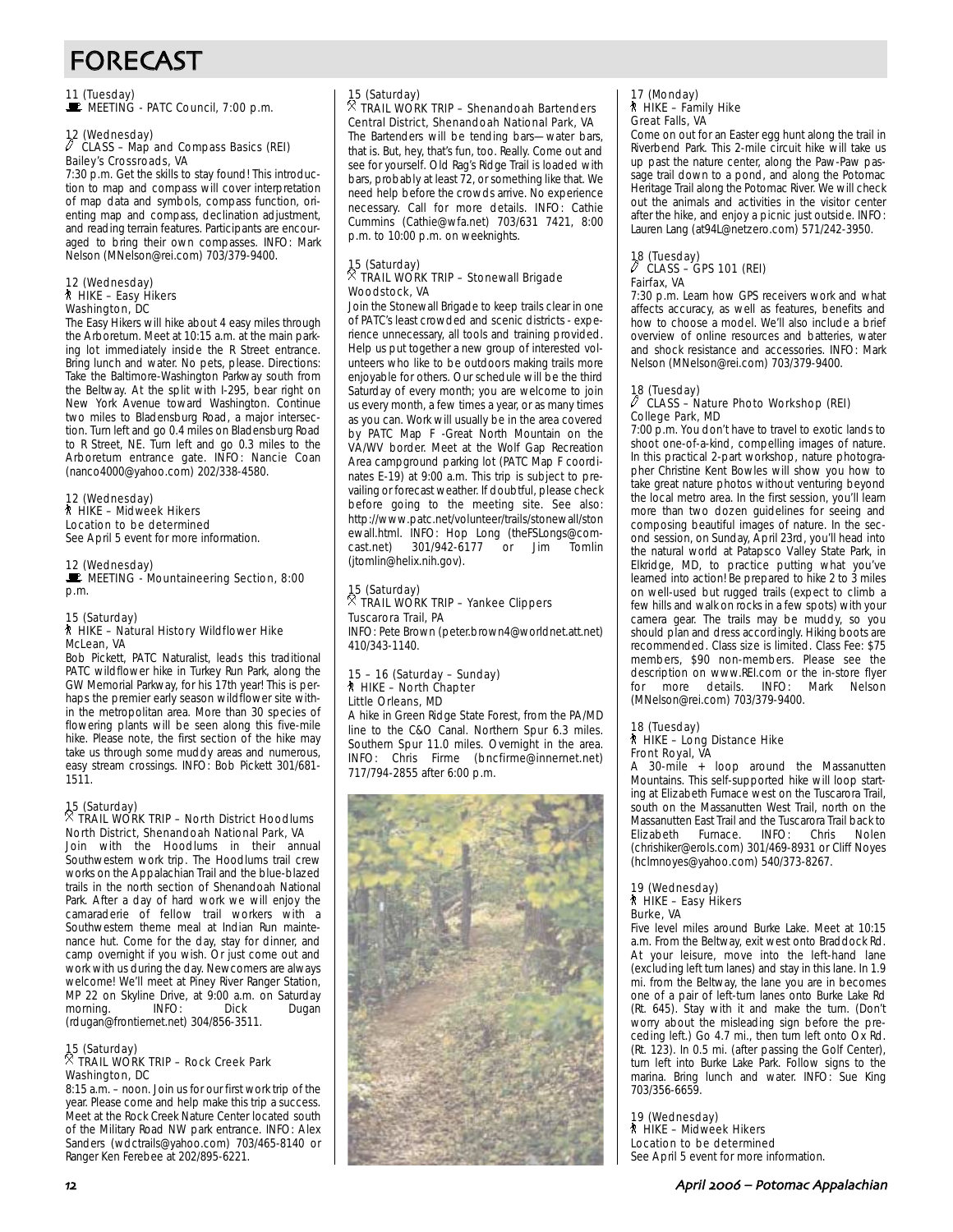

#### 22 (Saturday) ` HIKE – Waterfall and Wildflower Series Central District, Shenandoah National Park, VA

A 9-mile circuit hike with 2200 feet of elevation gain to two falls on Big Creek on the Powell Mountain, Meadow School and Appalachian Trails and about 2 miles of bushwhacking. There is an additional 7-mile option to Camp Hoover. PATC Map 10. INFO: Jack Thorsen (thorsen4@Juno.com)<br>703/339-6716 or William Needham  $703/339-6716$  or (Needham82@AOL.COM) 410/884-9127.

#### 22 (Saturday) ` HIKE – Tuscarora Trail Series Hedgesville, WV

River Rd. to Spruce Pine Park (WV 9). 5.4 miles easy hike. Elevation change of 300 feet. We will be going through gently rolling land that includes various PATC properties and other private lands. It will end with a short road section before reaching Spruce Pine Roadside Park. INFO: Jason Rainville (superjasonr@hotmail.com) 304/262-0994.

### 22 (Saturday)<br>
SPECIAL EVENT – Earth Day Winchester, VA

Earth Day will be celebrated at the War Memorial Building at Jim Barnett Park in Winchester. The theme is "How we care for the land affects the health of our streams." PATC needs trail talkers for a display at this event from 10:00 a.m. to 2:00 p.m. From 8:00 a.m. to noon "Spruce Up in the Park" will be held. INFO: Jane Thompson (jayteehike@yahoo.com) 301/349-2496.

### 22 (Saturday) . TRAIL WORK TRIP – South Mountaineers Appalachian Trail, MD

INFO: Nancy Hammond (mdtrail@yahoo.com) 301/739-0442.

### 22 – 23 (Saturday – Sunday) a CLASS – Chainsaw Certification SNP Headquarters, Luray, VA

See Chainsaw Certification ad on page 3.

### 22 – 23 (Saturday – Sunday) a CLASS - CPR/AED/Basic Wilderness First Aid Vienna, VA

9:00 a.m. –5:00 p.m. This two-day class provides American Heart Association certification in Adult CPR, AED, and Basic First Aid. The second day the student will learn American Safety and Health Institute (ASHI) Basic Wilderness First Aid. All certifications are valid for two years. Cost of the class is \$120 for Trail Patrol Members and \$130 for Non-Trail Patrol Members. Pre-Registration is required by April 14. Go to www.patc.net/volunteer/trailpatrol.com for more information and the registration form. INFO: Saleena DeVore (tp1staid@patc.net) 540/972-8394.

### 22 – 23 (Saturday – Sunday) a CLASS - Traditional Tools Workshop Pinnacles Research Station, SNP, VA

See Traditional Tools Workshop ad on page 8.

### 22 – 23 (Saturday – Sunday)<br><sup>X</sup> TRAIL WORK TRIP – Cadillac Crew Martinsburg, WV

The Crew continues work on an emergency Tuscarora Trail relocation at the north end of Sleepy Creek WMA. This is a challenging project to build the trail through a steep rock field. Bring water and a lunch for Saturday noon. Community dinner on Saturday night. Overnight location to be determined. INFO: Jon or Katherine Rindt (jkrindt@adelphia.net) 540/635-6351.



23 (Sunday)

Oakton, VA

` HIKE – In Between Hikers

23 (Sunday) ` HIKE – Sunday Hikers Great Falls, VA

Fairfax County Cross County Trail (CCT) Hike #3. One-way 6-mi. hike in Oakton/Reston area, partly hilly and partly along scenic Difficult Run, starting at Oak Marr Park and ending at Lawyers Rd. Car shuttle required. Bring water and lunch but no pets. Joint event with Sierra Club MWROP. INFO: Glenn Gillis 703/430-0568 or Henri Comeau (HenriComeau@aol.com) 703/451-7965.

Come out for a gentle, but very long hike on the C&O Canal Towpath. Starting at the Great Falls Tavern, we'll hike upriver as far as Riley's Lock (Lock # 24), then turn around for the return trip. The total distance will be 17 miles. We'll see what remains of

Continuation of the spring, 2006 PATC water quality monitoring season by the West Chapter. Monitor water quality by collecting and identifying benthic macroinvertebrates residing in streams that run through PATC lands adjacent to the Tuscarora Trail. Note that we may end up doing an alternate site depending upon water levels. INFO: Dave Jordahl (westpatc@hotmail.com), 240/777-7741 or 304/876-7062.

#### 25 (Tuesday) ` HIKE – Vigorous Hikers Linden, VA

An annual excursion into the fabulous trillium and other wildflowers of the Thompson Wildlife Management Area, about 15 miles and 3300 feet of<br>elevation gain. INFO: Chris Nolen elevation (chrishiker@erols.com) 301/469-8931.

25 (Tuesday) **Le (idesday)**<br><u>Le</u> MEETING - Shenandoah Mountain Rescue Group (Business meeting), 7:30 p.m.

#### 26 (Wednesday) a CLASS – Local Hikes (REI) College Park, MD

7:00 p.m. Are you new to the area or just looking for new ideas on good places to hike within a 2 hour radius of Washington, DC? Join us for a discussion on different places to hike: day hikes and backpacking. INFO: Mark Nelson (MNelson@rei.com) 703/379-9400.

#### 26 (Wednesday) ` HIKE – Easy Hikers Brandywine, MD

A four-mile easy circuit hike with optional two-mile extension in Cedarville State Forest. From beltway exit 7, south on MD route 5 (Branch Ave), merging with US 301 after 10 miles. Then stay in left lane for 1.8 miles to traffic light at Cedarville Road. Turn left and continue 2.4 miles to state forest sign at intersection with Bee Oak Road. Turn right, proceed 1 mile to meeting place outside forest office at 10:15 a.m. Entrance fee \$4 per car, possible discount for MD residents. Bring lunch and water. INFO: Paul Van Order 703/536-4378.

#### 26 (Wednesday) ` HIKE – Midweek Hikers Location to be determined

See April 5 event for more information.

#### 27 (Thursday)  $\overline{\ell}$  CLASS – GPS 101 (REI) College Park, MD

7:00 p.m. Learn how GPS receivers work and what affects their accuracy as well as features, benefits and how to choose a model. We'll also include a brief overview of accessories, online resources, batteries, water and shock resistance. INFO: Mark Nelson (MNelson@rei.com) 703/379-9400.

#### 27 (Thursday) ` HIKE – Family Hike Round Hill, VA

Come join us for a fun after-school hike along the AT. This kid-friendly hike will be an out and back hike, about 2- 3 miles long. If you wish, bring along a picnic dinner to enjoy along the way. INFO: Lauren Lang (at94L@netzero.com) 571/242-3950.

#### 28 – 30 (Friday – Sunday)  $\triangleq$  CABIN WORK TRIP – Argow Cabin South District, Shenandoah National Park, VA

Come help restore an old mid 1800's log cabin built by Confederate Soldier James Samuel Eaton. We will be replacing the old floor joists of the cabin and begin construction of the new privy. Overnight accommodations will be at Schairer Trail Center, a short 1/2 mile hike in from Eaton Hollow Overlook on Skyline Drive (MM70). Communal meals for Sat. dinner, Sun. Breakfast and Sun. lunch for a minimal fee. INFO: Jeff Testerman (jtest@ntelos.net) 434/589-2081.

#### 29 (Saturday)

#### $\ell$  CLASS – Billy Goat Trail Stewards Great Falls, MD

9:00 a.m.- 5:00 p.m. Join the Billy Goat Trail Steward Program, a Volunteers-in-Parks program at the C&O Canal. Billy Goat Trail Stewards hike the trail, assisting park rangers by providing visitors with information on the park, Leave-No-Trace principles, and basic first aid. The program is managed cooperatively by PATC, the National Park Service, and the Nature Conservancy. Additional training classes will follow, for park orientation and radio use, and first aid and CPR. To learn more, visit www.nps.gov/choh. INFO: Ranger Rod Sauter (Rod\_Sauter@nps.gov) 301/767-3702 or Georgeann Smale (gsmale99@yahoo.com).

29 (Saturday)

### ` HIKE – West Chapter

Central District, Shenandoah National Park, VA Fishers Gap to Bearfence Mountain (Central District). About 15km (9.3 miles). After the hike visit the Byrd Visitor Center and take a short hike to Dark Hollow Falls. INFO: Dave Jordahl (westpatc@hotmail.com) 240/777-7741 or 304/876-7062.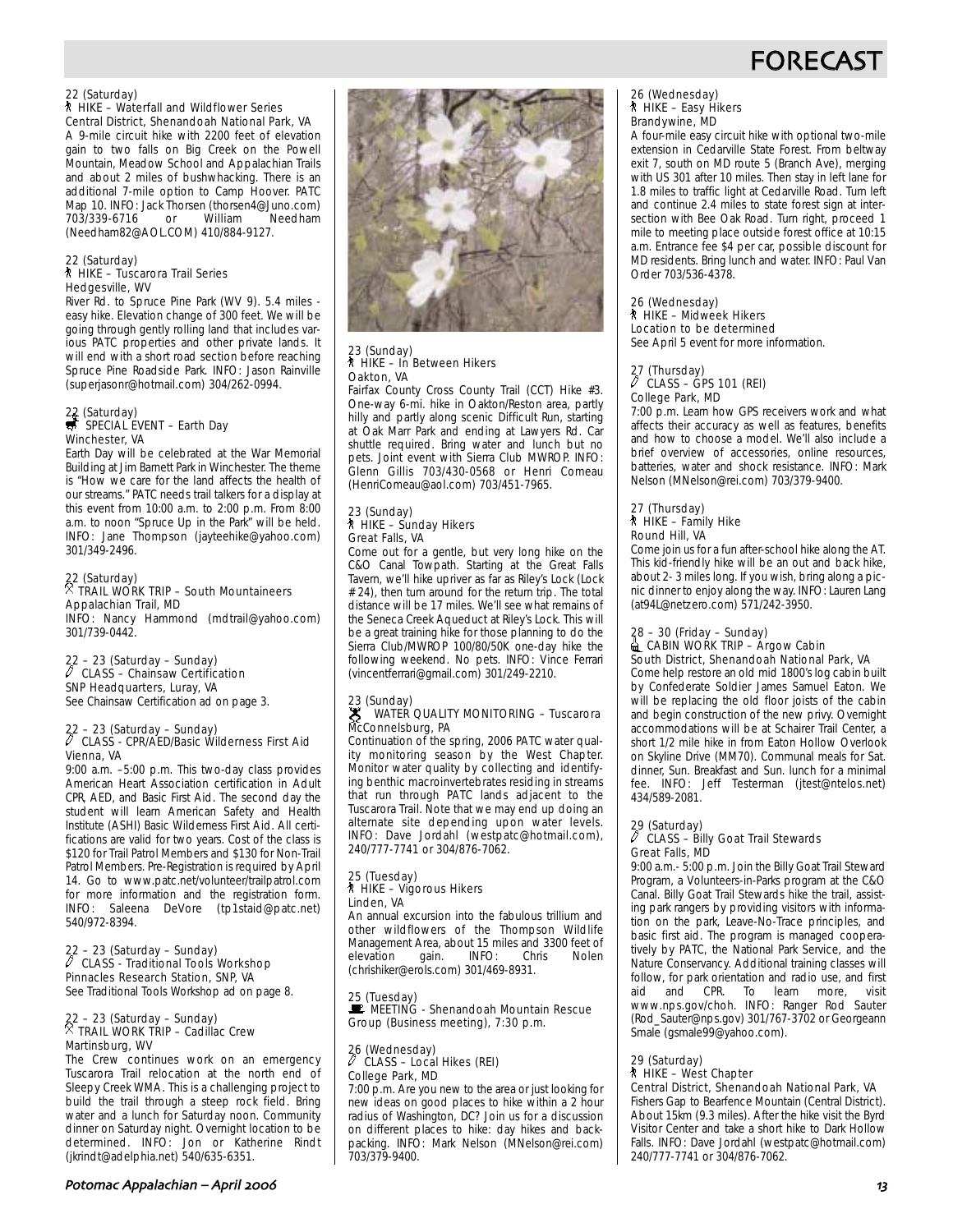# FORECAST

### 29 - 30 (Saturday - Sunday)<br>Laman WORK TRIP - Olive Green Thurmont, MD

Join us as we take care of this little ol' cabin. The cabin and grounds could use a good spring cleaning as well as re-chinking the log walls and mending and painting the fence. Contact Ben Mayock (bmayock@yahoo.com) 410/461-1327.

### 29 – 30 (Saturday – Sunday)<br>Land Shelter WORK TRIP – West Shelter Crew Hancock, MD

Come on out to the beautiful Ruth Morris/Vos Tract located right off of I-70 in West Virginia and join us as we haul the shelter materials up the mountain and commence to buildin'. Home-cooked meals and a peaceful sleep at Little Orleans Cabin. INFO: Karen Brown (kkbrown46@yahoo.com) 703/521-9050.

#### 30 Sunday)  $\mathscr{L}$  WATER QUALITY MONITORING – Tuscarora Sc<br>Tuscarora Trail, PA

Final/Rain date (i.e., if necessary) of the Spring 2006 PATC water quality monitoring season. Monitor water quality by collecting and identifying benthic macroinvertebrates residing in streams that run through PATC lands adjacent to the Tuscarora trail. Specific stream site to be determined. INFO: Dave Jordahl (westpatc@hotmail.com) 240/777-7741 or 304/876-7062.



#### 1 (Monday) DEADLINE – June Potomac Appalachian Material due to editors 5:00 p.m.

All items for the next issue of the newsletter due. Send Forecast events to PA-Forecast@patc.net and all other articles to the editor at PA@patc.net. NOTE: Do not send photos or articles to headquarters. E-mail for address.

### 1 (Monday) ` HIKE – Family Hike Sterling, VA

Come enjoy a kid-friendly circuit hike in beautiful Claude Moore Park. We will hike about 2 ? miles. We will picnic along the way, next to a pond. After the hike, we will enjoy the activities and turtles in their<br>visitor center. INFO: Lauren Lang center. (at94L@netzero.com) 571/242-3950.)

# 2 (Tuesday)<br>■ MEETING - Trail Patrol, 7:30 p.m.

#### 3 (Wednesday) ` HIKE – Easy Hikers Upper Marlboro, MD

We'll hike at Jug Bay, in Patuxent River Park. Meet at 10:15 a.m. in the parking lot near the park office. A 4-mile hike will be preceded by a 1 and ? hour cruise on the "Otter", with a park naturalist. Boat capacity is 20 passengers; reservation required. Directions: From Beltway, take Exit 11A, Pennsylvania Ave. (Rt. 4) south/east. Go 8 miles, and take Rt. 301 south for 1.7 miles. Turn left on Croom Station Rd., go 1.6 miles. Turn left on Croom Rd. (Rt. 382), go 1.5 miles. Turn left on Croom Airport Rd., go 2 miles. Turn left into park driveway to visitor parking, 1.6 miles. Bring lunch and water. INFO: John or Suzanne Kominski 703/751-3026.

#### 3 (Wednesday)

#### ` HIKE – Midweek Hikers

Location to be determined See April 5 event for more information.

3 (Wednesday)

 $\mathbb E$  MEETING - New Members (PATC), 7:30 p.m.

#### 6 (Saturday) ` HIKE – Natural History Trillium Hike Linden, VA

Bob Pickett, PATC Naturalist, leads this moderately difficult 7-mile hike through literally millions of blooming white-flowering trillium in this botanically-rich area. In addition to the famous trillium fields, we will see yellow lady slippers, showy orchids, and the regionally-rare nodding trillium. Migrating warblers are also a highlight of this hike, with this area being one of the few hot spots in our region for seeing and hearing the cerulean warbler. INFO: Bob Pickett 301/681-1511.

### 6 (Saturday) ` HIKE – Vigorous Hikers Fairfax County, VA

The Fairfax Cross County Trail (CCT). To help celebrate the opening of the CCT, the "Tuesday Vigorous Hikers" plan to hike the full 38 miles of the trail. Join us on all, or part, of this hike. INFO: Cliff Noyes (hclmnoyes@yahoo.com) or Chris Nolen (chrishiker@erols.com).

#### 6 (Saturday)  $\mathbf{\mathbf{\mathsf{\mathsf{\mathsf{E}}}}}$  MEETING – North Chapter Arendtsville, PA

3:00 p.m. We'll hold our spring meeting and picnic at Gypsy Spring Cabin. INFO: Pete Brown (peter.brown4@worldnet.att.net) 410/343-1140.

#### $6$  (Saturday) . TRAIL WORK TRIP – Rock Creek Park Washington, DC

8:15 a.m. – noon. Meet at the Rock Creek Nature Center located south of the Military Road NW park<br>entrance. INFO: Alex Sanders entrance. (wdctrails@yahoo.com) 703/465-8140 or Ranger Ken Ferebee at 202/895-6221.

#### 6 (Saturday) . TRAIL WORK TRIP – South Mountaineers Appalachian Trail, MD

INFO: Nancy Hammond (mdtrail@yahoo.com) 301/739-0442.

### 6 (Saturday) . TRAIL WORK TRIP – Yankee Clippers Appalachian Trail, PA

INFO: Pete Brown (peter.brown4@worldnet.att.net) 410/343-1140.

#### - 7 (Saturday – Sunday) a CLASS – Wilderness First Aid (WSC) Alexandria, VA

A program of the Wilderness Safety Council, this eighteen-hour class includes classroom study, hands-on practice, and results in a two-year certification. The cost is \$160. More information and registration at: http://wfa.net. INFO: Christopher Tate (chris@wfa.net) 703/836-8905.

#### 9 (Tuesday)

#### $\mathbf{\dot{E}}$  MEETING - PATC Council, 7:00 p.m.

10 (Wednesday) ` HIKE – Midweek Hikers Location to be determined

See April 5 event for more information.

#### 10 (Wednesday)

MEETING - Mountaineering Section, 8:00 p.m.

#### 13 (Saturday) ` HIKE – Northern Shenandoah Valley Chapter Woodstock, VA

Enjoy spring and great views on this scenic, sevenmile hike from 1600 ft. at the Trout Run Trailhead to the 2800 ft. summit on Halfmoon Mountain, location of a former fire lookout station. Hike in diverse environments from open deciduous woods, going up the hollow created by Halfmoon Run, to the pine and boulder-covered top. Vistas include surrounding mountains in WV and Trout Run Valley. We will also hike to the view of Halfmoon Mountain itself, seen from the rock outcrop in vicinity of the Halfmoon Run and Tuscarora trails intersection. One mile of the return will be via an old road, off the trail, downhill to Halfmoon Run. For those not wishing to hike off the trail, they may return from Halfmoon Mountain directly for a total distance of six miles. INFO: Walt Smith (wsmith@visuallink.com) 540/678/1043.

### 13 – 14 (Saturday – Sunday) . TRAIL WORK TRIP – Cadillac Crew Martinsburg, WV

The Crew continues work on an emergency Tuscarora Trail relocation at the north end of Sleepy Creek WMA. It will be a challenge to build the trail through a steep rock field. Hopefully we will finish the project this work trip. Bring water and a lunch for Saturday noon. Community dinner on Saturday night. Overnight location to be determined. INFO: Jon or Katherine Rindt (jkrindt@adelphia.net) 540/635-6351.

### 14 (Sunday)<br>
SPECIAL EVENT – Ravishing Raptors Berkeley Springs, WV

We'll celebrate "Ravishing Raptors and Other Fine Feathered Friends" at the Panorama Overlook in Berkeley Springs. This overlook has the 7th most beautiful view in the U.S. where you can see WV, MD and PA all at once. We need trail talkers, as well as someone to lead a hike in the area. This event is sponsored by the Ecology Coalition of Morgan County (www.natureniche.biz). INFO: Jane Thompson (jayteehike@yahoo.com) 301/349-2496.

#### 17 (Wednesday)

` HIKE – Midweek Hikers Location to be determined

See April 5 event for more information.

#### 20 (Saturday)

#### ` HIKE – Waterfall and Wildflower Series South District, Shenandoah National Park, VA

This will be a 10-mile circuit to Riprap Falls on the Riprap, Appalachian and Wildcat Ridge Trails. There will be no bushwhacking. There is a possibility we might see the Large Whorled Pogonia, an uncommon native orchid. PATC Map 11. INFO: Jack Thorsen (thorsen4@Juno.com) 703/339-6716 or Needham (Needham82@AOL.COM) 410/884-9127.

#### 20 (Saturday)  $\overline{\mathbb{X}}$  TRAIL WORK TRIP – Northern Virginia McLean, VA

Join a training workshop on trail maintenance supported by the ACME Treadway Trail Crew. We will redo some sections of the Potomac Heritage Trail along the scenic Potomac River. Trainers will help all abilities learn the fundamentals and "Zen" of trail work. 9:30 a.m. to 3:00 p.m. Saturday only, with optional potluck meal afterwards. Limited to 15 slots – Must RSVP, if interested. INFO: Bruce Glendening (bglendening@yahoo.com) 703/532-9093

# 20 (Saturday) . TRAIL WORK TRIP – Roaring Tuskers

Gore, VA

The Roaring Tuskers, Tuscarora Trail Central District Trail Crew, will be working on relocating the Tuscarora Trail in vicinity of Gore. Please bring water, lunch, gloves and boots. INFO: Steve Sharp (stevenlsharp@comcast.net) 240/338-3655.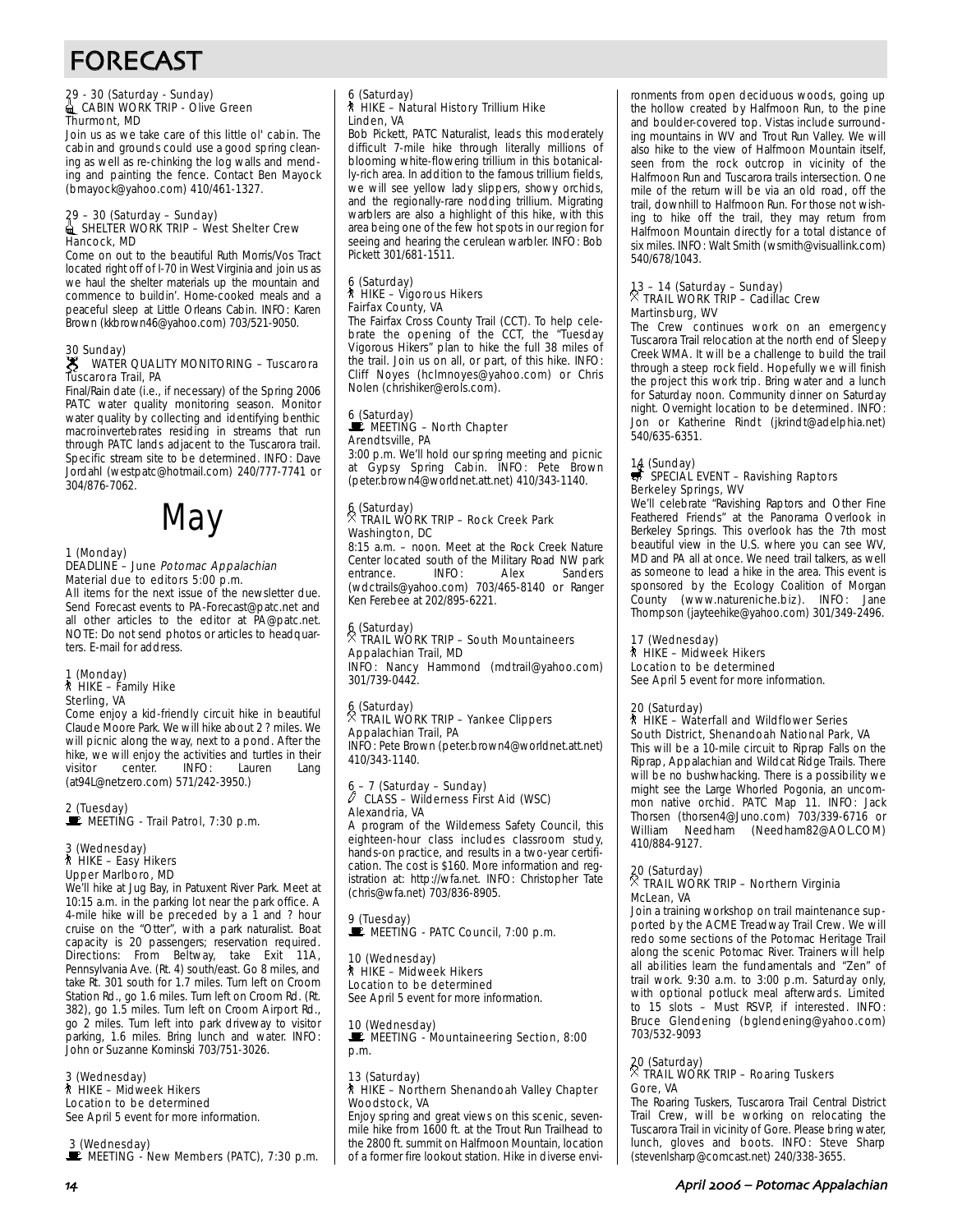

27 – 28 (Saturday – Sunday) . TRAIL WORK TRIP – Cadillac Crew

(jkrindt@adelphia.net) 540/635-6351.

31 (Wednesday) ` HIKE – Midweek Hikers Location to be determined

Join the Crew for Memorial Day weekend as we work on erosion problems on the AT north of Blackburn. As usual, there are a variety projects to choose from when the Crew visits Blackburn. Community dinner on Saturday night. Overnight at Blackburn Trail Center. INFO: Jon or Katherine Rindt

30 (Tuesday)<br>■ MEETING - Shenandoah Mountain Rescue Group (Business meeting), 7:30 p.m.

See April 5 event for more information. □

Round Hill, VA

#### $20$  (Saturday) . TRAIL WORK TRIP – South Mountaineers Appalachian Trail, MD

INFO: Nancy Hammond (mdtrail@yahoo.com) 301/739-0442.

#### 20 (Saturday) . TRAIL WORK TRIP – Yankee Clippers Appalachian Trail, PA INFO: Pete Brown (peter.brown4@worldnet.att.net)

410/343-1140.

#### 20 – 21 (Saturday – Sunday) . TRAIL WORK TRIP – North District Hoodlums North District, Shenandoah National Park, VA

Come on down to the bayou and join with the Hoodlums in their annual Cajun work trip. The Hoodlums trail crew works on the Appalachian Trail and the blue-blazed trails in the north section of Shenandoah National Park. After a day of hard work we will enjoy the camaraderie of fellow trail workers with a Cajun theme meal at Indian Run maintenance hut. Come for the day, stay for dinner, and camp overnight if you wish. Or just come out and work with us during the day. Some folks who stay over may even want to work on Sunday. Newcomers are always welcome! We'll meet at Piney River Ranger Station, MP 22 on Skyline Drive, at 9:00 a.m. on Saturday morning. INFO: Dick Dugan (rdugan@frontiernet.net) 304/856-3511.

# 20 – 21 (Saturday – Sunday) . TRAIL WORK TRIP – Shenandoah Bartenders

Central District, Shenandoah National Park, VA Lovely little Buck Hollow will be the object of the Bartenders' attention on this trip. North end of this trail needs some treadway repairs and upgrades on the stream crossings. Come out and learn some trail maintenance basics. We love new faces, and don't worry - we offer on-the-job training. For free. Also accommodations at a PATC cabin on Friday and Saturday nights. INFO: Cathie Cummins (Cathie@wfa.net) 703/631-7421, 8:00 p.m. to 10:00 p.m. on weeknights.

### 21 (Sunday) ` HIKE – Sunday Hikers Comus, MD

May means wildflowers and hikes in the wood. We'll be visiting an old favorite, Sugarloaf Mountain, for this springtime hike. Hopefully we'll be in time to see the mountain laurel blooming this year. This is an 8.5-mile moderate hike, with an elevation change of 1,700 ft. On this route we'll catch all the great overlooks as well. INFO: Vince Ferrari (vincentferrari@gmail.com) 301/249-2210.

### 24 (Wednesday) ` HIKE – Midweek Hikers Location to be determined

See April 5 event for more information.

### 26 – 28 (Friday – Sunday)<br>Lamburg CABIN WORK TRIP – Argow Cabin South District, Shenandoah National Park, VA

Come help restore an old mid 1800's log cabin built by Confederate Soldier James Samuel Eaton. We will be replacing the old floor joists of the cabin and begin construction of the new privy. Overnight accommodations will be at Schairer Trail Center, a short 1/2 mile hike in from Eaton Hollow Overlook on Skyline Drive (MM70). Communal meals for Sat. dinner, Sun. Breakfast and Sun. lunch for a minimal fee. INFO: Jeff Testerman (jtest@ntelos.net) 434/589-2081.

#### 27 (Saturday) ` HIKE – Tuscarora Trail Series Berkeley Springs, WV

Hike in Sleepy Creek WMA, in West Virginia. Elevation change of 1200 feet. Using a new relocation, we will hike up Sleepy Creek Mountain as we enter the Wildlife Management Area. From there, it is level hiking until we drop down to the North end of Sleepy Creek Lake. INFO: Jason Rainville (superjasonr@hotmail.com) 304/262-0994.

### 28 – 29 (Sunday – Monday)<br><del>s</del> SPECIAL EVENT – Viva! Vienna! Vienna, VA

"Viva! Vienna!" will once again fill Center Street with hundreds of vendors. There will be live music and dance, amusement rides and plenty of good food. PATC will have a display at this event and could use some help. Even if you only have an hour or two, we could use you to set up and take down the display. Help is needed from 10:00 a.m. to 8:00 p.m. on Sunday and from 10:00 a.m. to 6:00 p.m. on Monday. INFO: Pat Fankhauser (pfankhauser@patc.net).

### **Seasonal Trail Crews –**

### **A Challenge, An Opportunity**

PATC fills six trail crews who work with rangers to put in five days of work on major projects. The work is challenging but fun, trail-building skills learned are valuable, the fellowship is priceless. Are you up to and would you like to be on a seasonal crew? If so send a note to Trail Coordinator Heidi Forrest (hforrest@patc.net). The dates are: SNP Southern District: Aug. 14- 19; Central District: May 8-12 and Aug. 21-25; North District: May 16-19 and Aug. 28-Sept. 1; Massarock Crew: Jun. 4-9; Jun. 11-15; Sept. 10- 15; and Sept. 17-22. ❏



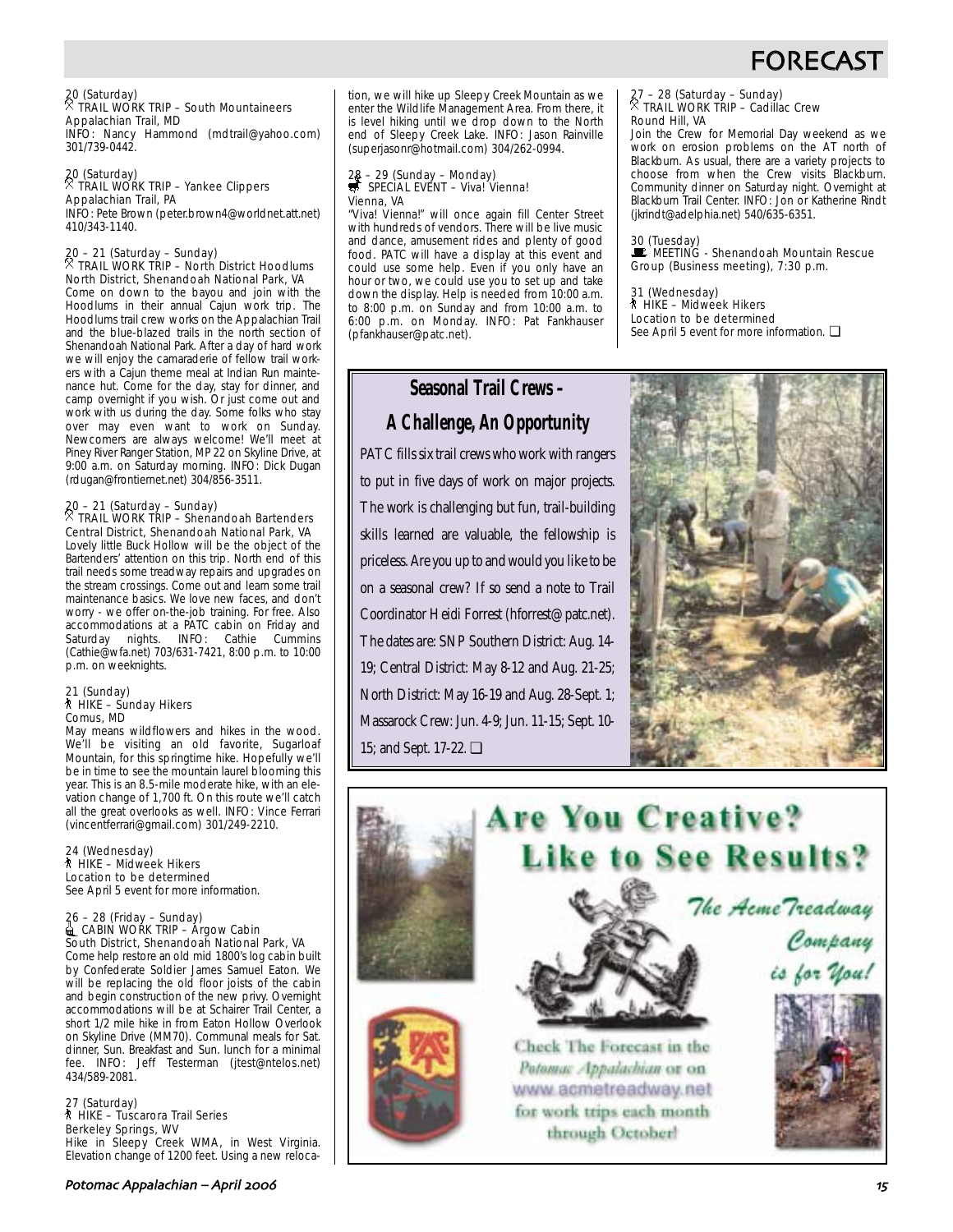#### Teton, from page 9

below us, just below eye level. How wonderful to be in the sky with the leprechauns.

At times it feels like I'm walking in a postcard. I still can't believe I'm really here in a real live setting. It's simply so different from anything I've hiked in before. Needless to say, we were quite tired when we reached camp. We elevated our feet and waited until the tired sensation went away before eating supper on large flat rocks near Cascade Creek.

The next day we woke to clear skies and beautiful reflections in the creek of sunlit mountains. Today's mileage would be a most doable four miles between campsites. We took our time, gazing at the views as we exchanged Canyon addresses, leaving South Fork for North Fork. Reaching our agreed upon camp site in the camping zone, we set up camp around 2:00.

Since Lake Solitude was calling, we brought some supper supplies and miscellaneous day hike things and traveled the one mile to the lake. We spent 4.5 hours there just relaxing on the rocks, taking naps in the warm sunshine. Now and then I would wake up to gaze out at the Grand Teton towering over the North Fork. Mark said this is the most time he's spent simply being "lazy." Everyone deserves a sunny afternoon, lounging beside an alpine lake in the land of dreams. Don't wake me up please as I'm already in paradise.

All of the day hikers were gone by 3:30 or so, and we had the entire place to ourselves, except for the occasional backpacker either headed up Paintbrush Divide or down into the North Fork. We ate supper, cleaned dishes, filtered water, and headed back down to camp, taking in all the scenery around us. We sat outside of our tents, taking in the last hurrah of color in the sky and accompanying alpine glow on the surrounding mountains, accompanied by robin song and his choral brethren.

Since Lake Solitude had done such magic to our souls the previous day, we packed up early and hoofed it up to said lake for breakfast. After breakfast at the lakeside café, we faced the trudge up Paintbrush Divide. The wind was no joke here on the divide, with gusts up to 40 mph. One fellow who passed us said that it was 70 mph but I think that was an exaggeration.

Some dark clouds rolled in over our heads (with blue sky all around), and we heard what sounded at first like a jet flying low to our left. Turns out it was thunder. It was quite interesting to hear thunder beside you



Dawn is imprinted on the rocks in the background as the sun rises on Death Canyon Campsite



Ascending the North Fork of Cascade Canyon Signs warn with words and pictures!

and not overhead. Thunder has a most interesting bass sound when it reverberates around the granite walls of canyons and mountain sides.

After our 5.5-mile hike, we entered the Holly Lake camping area and set up our last camp. I took advantage of the sunshine and stretched out for another sunny siesta. After a nap, I went for a stroll around the lake, admiring the well-built rock path and sporadic rock cairns artistically placed here and there. While sitting on a small semi-island eating a York peppermint patty, I watched the afternoon smoke from the Idaho fires roll in and listened to the picas eep-eeping at each other as they gathered grasses for the long winter months ahead – before heading back for the evening meal.

Just as we finished all our evening camp chores, the first fat droplets of true rain started coming down. We were in for a real show, a true mountain thunderstorm. I watched the tent walls glow green when the lightning flashed, thankful for a safe haven in the mountains. I enjoyed the booming sounds the thunder made as it reverberated down Paintbrush Canyon.

Halfway through breakfast, it decided to spit slanting rays of hard balls of snow at us in sporadic volleys. We packed some things up wet because tonight's abode would be five-star accommodations at the Best Western in Jackson Hole – with Jacuzzi! We could dry out then.

The ice balls kept up a steady fire from our camp at 7,000+ feet down to around 6,500. At that point, it changed over to drizzle. We passed two day-hikers who were headed up Paintbrush Canyon to the divide. One of the hikers had shorts on, and I wondered at either his imbecility or tough Western façade. Either one seems like a recipe for hypothermia. While we waited for our taxi to take us to our degriming station, we watched the fog separate and reunite on the slopes of the mountains before us, revealing a veil of white on the trees. One day I would like to return to this piece of paradise on earth – God's creative palette if ever a landscape could be called that. ❏

*—Susan Bly*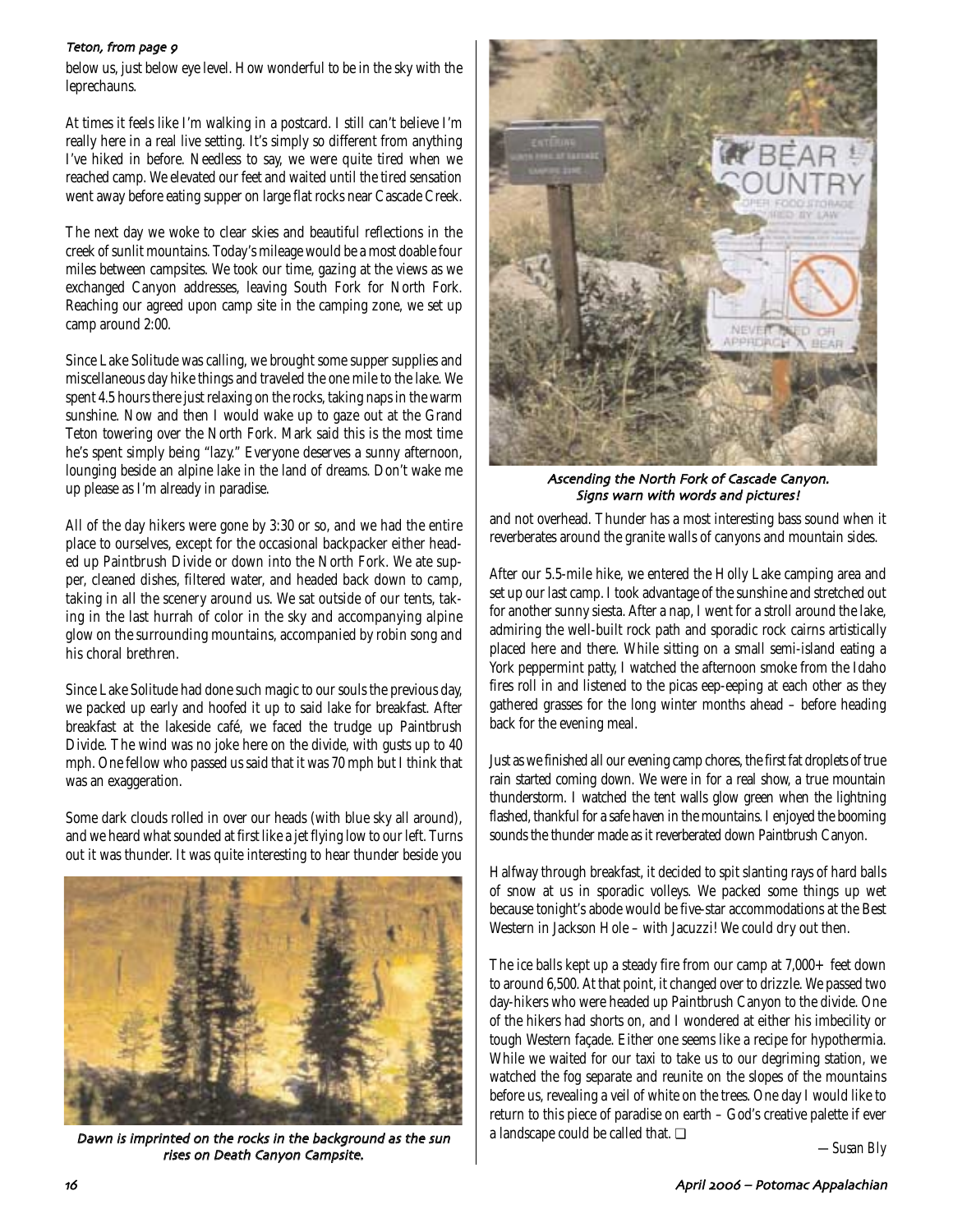# Bob Pickett's Appalachian Nature: Cowbirds

 $A<sub>s</sub>$  we are all aware, the populations of  $A<sub>s</sub>$  in gratory songbirds have significantly declined in the past 40 years. A study published in the "Proceedings of the National Academy of Sciences" (PNAS) in December projects that by 2100 up to 14 percent of all bird species may be extinct and that as many as one out of four may be functionally extinct – that is, critically endangered or extinct in the wild. These findings come on the heels of the November 2004 "Global Species Assessment by the World Conservation Union," which found that 12 percent of all bird species are already threatened with extinction.

The PNAS study cited several reasons for the current and expected decline in bird populations, including habitat loss, disease, climate change, competition from introduced species, and exploitation for food or the pet trade.

One of the most precipitous declines has been documented in the Cerulean warbler population. According to the Breeding Bird Survey, there has been a decline of 4.5 percent per year from 1966 to 2001. Other statistics record a 79.6 percent loss from 1966 to 2003!

Of the many migrant birds that will be arriving in our region, one of the earlier migrants is the Brown-headed Cowbird (Molothrusater). Male resident cowbirds arrive the last week of March, while resident females arrive first week of April. These birds arrive from their winter range in the southeastern United States, where up to 50 million have roosted, along with red-winged blackbirds, grackles, and starlings before fanning out over North America.

### **A Sneaky Strategy**

Brown-headed Cowbirds have a unique breeding strategy. Instead of building their own nests, incubating their own eggs, and raising their own nestlings, cowbird females use other bird species as hosts – laying their eggs in the nests of other bird species and relying on these hosts to incubate and raise their chicks. In the long list of birds thus imposed upon, the vireos, the wood warblers, and the small sparrows figure most prominently. Scientists have now recorded that Brown-headed Cowbirds have parasitized over 220 host species. While not all hosts make good foster parents (timing of egg-laying, location of nests, size of eggs, etc.), cowbird chicks have been successfully reared by over 150 host species, with songbirds comprising the majority of hosts.

In recent decades, many land managers, conservationists, and citizens have argued that parasitism by Brown-headed Cowbirds is a major threat to North American songbird populations and that cowbird parasitism is responsible for the range-wide population declines currently shown in a number of songbird species, particularly neotropical migrants. In response, various federal and local government non-game agencies have initiated programs to control cowbird numbers over the past 25 years.

So, what is the story with this "obligate brood parasite?" How did it evolve such a strategy? What is the impact of this bird on our resident bird population and, most significantly, what should we be doing about it?

Historically, during the last Pleistocene Ice Age, cowbirds probably followed herds of now-extinct species of North American elephants, horses, camels, and pigs. In more recent history, they lived entirely in the Great Plains and followed migratory bison herds across the landscape, feeding on insects stirred up by the feet of the big ungulates. This transient lifestyle made it difficult to take up house-keeping in any one locale. Consequently, cowbirds developed a breeding strategy known as "brood parasitism," in which they would lay their eggs in the nest of another species, allowing this "host" species to raise the cowbird offspring. This strategy has worked well for thousands of years.

When bison were nearly extirpated from the North American landscape and replaced by cattle, sheep, and goats, cowbirds adapted and began to associate with livestock. In the last century, Brown-headed Cowbirds have experienced massive range expansions and population explosions as forests have been opened to make way for agricultural and suburban landscapes.

The fecundity of the female cowbird is astounding. A single female is capable of laying nearly one egg per day at the peak of the breeding season and produces a total of 30-40 eggs over the two- to three-month breeding period. Because female cowbirds usually lay only one egg in a host nest, this translates into 30-40 nests parasitized per female in one season.

In approximately 60-70 percent of nests parasitized, the cowbird removes one of the host eggs before laying her own egg. Normally, one egg per nest is the rule, but two eggs are not uncommon (usually the result of two different females), and three or more have been recorded in areas of high cowbird density.

The cowbird has another advantage that helps ensure the success of her progeny. Whereas most host species require an incubation period of 12 to 14 days, the cowbird egg requires only 11 to 12 days, thus enabling a head start on the host eggs.

### **Host Reactions**

Not surprisingly, the host birds react to the alien eggs in a number of ways. Nine species have the ability to reject/eject these foreign eggs from their nests, including Baltimore orioles, gray catbirds, and American robins. Some occasionally cover over the parasite eggs by building a new floor over them if they have no eggs of their own at the time. This is true of such birds as the Red-eyed, Warbling, Blueheaded and Yellow-throated Vireos, the Prothonotary, Yellow and Chestnut-sided Warblers, and the Redstart. However, the Yellow Warbler is the star performer. Twostory nests of this warbler are fairly common where cowbirds are numerous, three-storied nests are not very rare, and as many as four or even five stories have been built. But in the majority of cases, the host birds accept the eggs and raise them along with their own.

Why don't more species reject the cowbird eggs? Perhaps some accepter species, particularly those inhabiting (formerly unbroken) forests, only encountered cowbird parasitism in the last 100 years and so have not evolved to recognize and reject the parasitism. Or, it could be removing the cowbird egg could result in breakage and loss of their own eggs, or raising the cowbird is a better option than the risk of not nesting at all. Or, it could be the impact on the host species isn't significant enough to warrant evolving more aggressive defensive tactics.

A major study was published by Russell T. Norris. His results included the following:

*In the 237 observed nests, the hosts laid 668 eggs, of which 383 (57.3 percent) hatched; the Cowbirds laid 108 eggs, of which 46 (42.6 percent) hatched; 37.7 percent of the host eggs, 26.8*

See Cowbird, page 18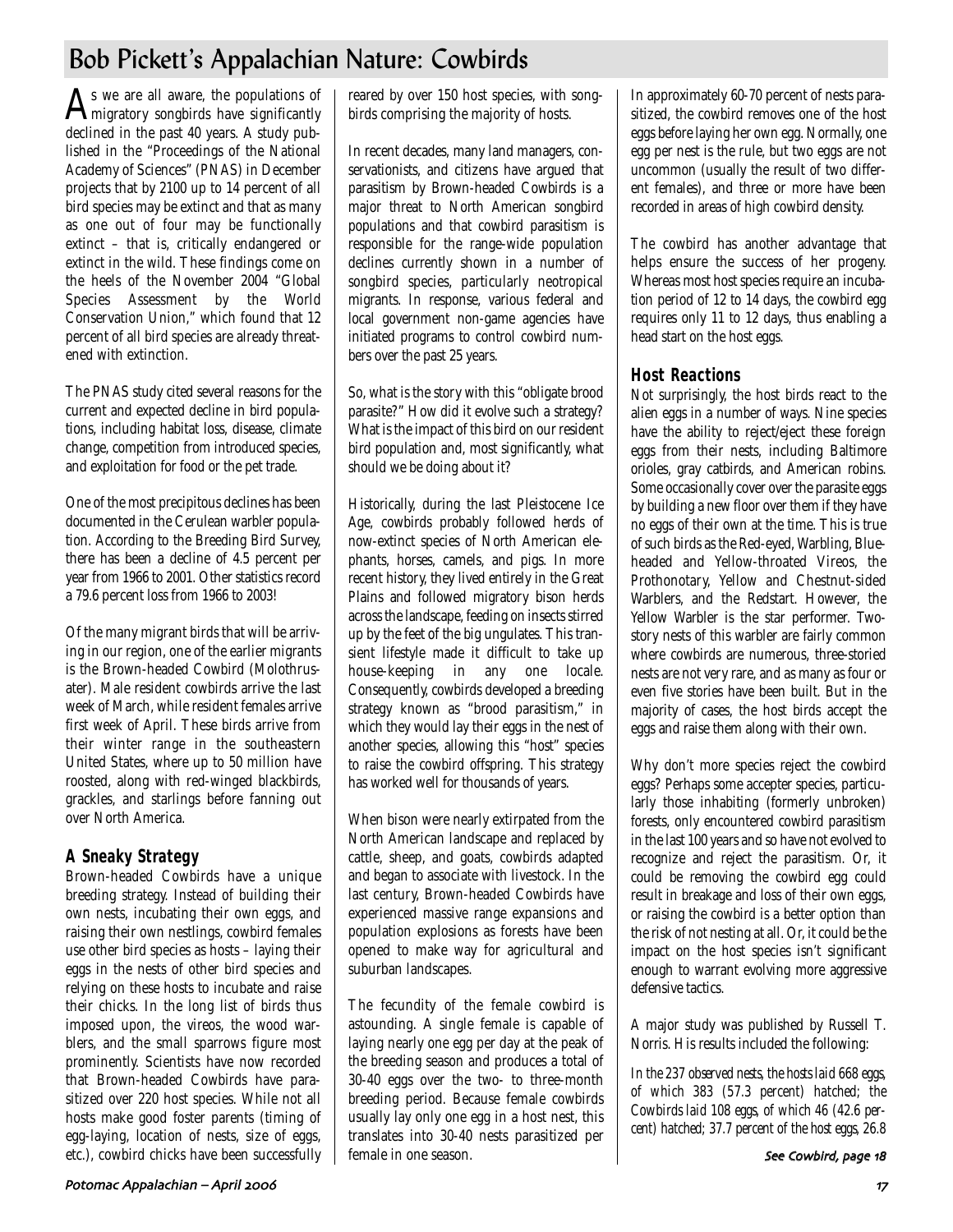#### Cowbird, from page 17

*percent of the Cowbird eggs produced fledglings. Of the host eggs that hatched, 64 percent produced fledglings; of the Cowbird eggs that hatched 63 percent produced fledglings.* 

*With four exceptions all parasitized nests that produced young produced at least one host young.* 

*The 35 non-parasitized (successful) nests produced 2.94 fledglings per nest; 19 parasitized (successful) nests fledged 2.05 host young per nest, indicating that each parasite was raised at the expense of about one host young.* 

The most comprehensive findings have come from a national conference, Research and Management of the Brown-headed Cowbird in Western and Eastern Landscapes, organized by Partners in Flight on 23-25 October 1997, Sacramento, Calif. (Details can be found at http://www.audubon.org/bird/research/.) The following is the summary highlights taken from the published "white paper":

### **Impact of Cowbird Parasitism**

*Cowbird populations are declining across the continent (about 1 percent per year between 1966-1996).*

*Rates of nest parasitism vary locally; when rates are high, parasitism may harm local populations of some species.*

*Host species often renest and are able to make up reproductive success lost to parasitism.*

*Hosts with short breeding periods and those that begin the season raising cowbirds may not have enough time to renest.*

*Cowbird parasitism probably is not responsible for the continent-wide declines of many North American songbird species.* 

*Rates of parasitism depend on the proximity of cowbird feeding sites to host breeding sites.*

*Rates of parasitism sometimes correlate poorly with numbers of cowbirds counted in an area.* 

### **Issues of Cowbird Management**

*Cowbirds are managed through lethal control.* 

*Cowbird control is controversial.* 

*Cowbird control is expensive.*

*Cowbird control programs have proceeded without a general framework, with little coordination between programs, or between the land management and scientific communities.* 

*Cowbird control can reduce rates of parasitism.* 

*No research has tested the effectiveness of large-scale control on the wintering grounds, where cowbirds congregate in large roosts.*

*Cowbird control programs on Endangered Species have had some success in meeting their ultimate goal: increasing local host populations.* 

*Scientists suggest that cowbird control is a short-term solution that ignores the real problem of habitat degradation as a result of agriculture, grazing, and development.* 

*Scientists advocate protection and restoration of host breeding habitat and improvements in grazing and agricultural practices.*

## Potomac Appalachian Trail Club Trail Patrol presents **Leave No Trace Trainers Course** April 2006

This combination indoor classroom and outdoor field course is designed to enhance your understanding of Leave No Trace practices and ethics and to develop your confidence in teaching others about Leave No Trace. Through activities, field/classroom experience, and both formal and informal discussions, you will be challenged to develop your LNT skills and ethics. This is a fun class where all have a part in demonstrating the choices that can be made to minimize our impact on the land and our resources. It is hoped that graduates of this class will be willing to make LNT presentations to community groups when and if their schedules permit.

**Classroom:** Mon., April 17 - 7:30 p.m., PATC Headquarters, Vienna, Va.

**Weekend Field Program:** Sat. - Sun., April 22 & 23, SNP

**Cost:** \$35.00 for PATC Members, \$50.00 for Non-Members (Join PATC and get the member price!)

**Registration:** Registration forms are available on-line through the Trail Patrol/LNT page of the PATC Web site at www.patc.net or contact Mark Holland (TPLNT@patc.net) or 540/636-3639 (mornings only). Send payment with registration form to: PATC, LNT Trainers Course, 118 Park Street, SE, Vienna, VA 22180- 4609. Please include your e-mail address on the check. □

### **Cowbird Habitat Preferences**

Cowbirds occur most often in agricultural/residential landscapes near open woodlands. Cowbirds frequent woodland edges created when deforestation leads to a mosaic of trees and open brush/grassland. They rarely occur near continuous forests, deciduous or coniferous.

Large, contiguous forests sustain lower rates of parasitism than fragmented forests. This is because cowbirds 1.) scan for hosts at forest edges, rarely in forests interiors; and 2.) fragmented forests have proportionally more edge than contiguous forests, creating small woodlots that are easy for cowbirds to penetrate.

The most effective way to control cowbird numbers and the impact of cowbirds on Neotropical migrants is to control the features of the environment on which they thrive. Landscape-level measures that maintain large forest tracts with minimal edge to interior ratios (i.e., compact versus long, linear shapes) would be most effective. In addition, openings in forests such as for roads, timbering, gas wells, picnic areas, etc. should be minimized and concentrated into a few areas rather than dotted throughout the forest. Such long-term and large-scale habitat planning is ultimately necessary for conservation of Neotropical migratory bird species, not only to control cowbird populations but also to control populations of nest predators (raccoons, blue jays, crows, squirrels) that also increase in fragmented forests. Only through sound habitat preservation, planning, and management can we stem the expansion of cowbird populations and conserve our migratory birds. ❏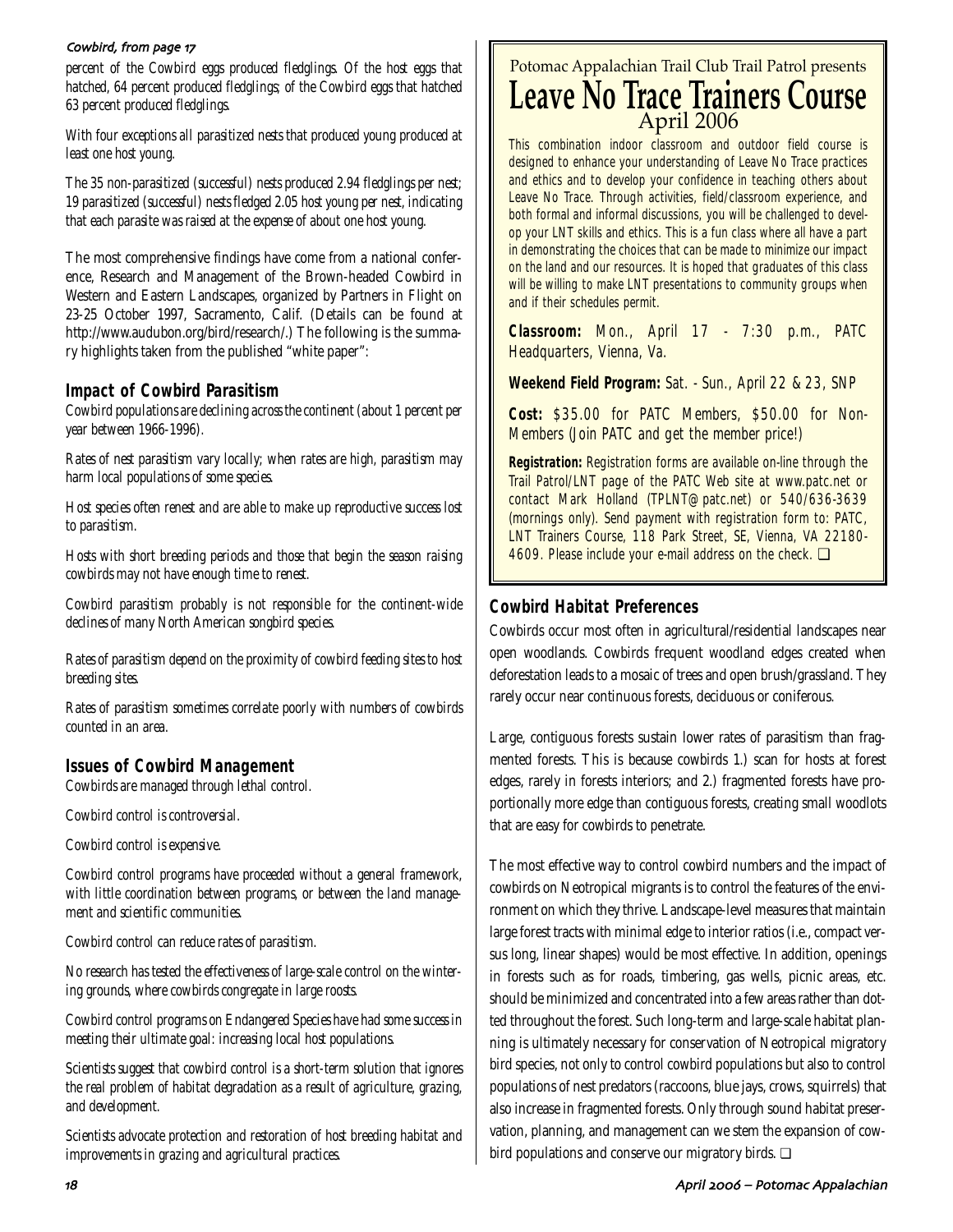

*Vince Ferrari (left) hike leader and Forecast editor, spent a very cold Saturday in February on the Potomac Heritage Trail, in Virginia, along with Dick Ikle (center), and Matt Carroll. Here the group has just crossed Pimmet Run. Photo by David Ebert.* 

# Product Spotlight -World's Smallest Flashlight

**I** thought I had seen everything in light-<br>weight gear until I recently ran across what Thought I had seen everything in lightmight be the world's smallest, lightest flashlight. If you absolutely positively must go as light and as small as possible, here's the flashlight for you. It's actually more of an attachment to a battery – but whatever works. And it's apparently weatherproof as well. Buy it for \$10 at Cyberguys.com. Just go to their site and search for PakLite.

And for those of you that really want to cut your home lighting costs down to "nil," these lightbulbs are worth considering. With an output of a 25 watt incandescent bulb that in reality only draws 2.2 measly watts of electricity, this bulb could burn 12 hours a day for a year, and still only cost you around a dollar in electricity costs. Of course, 25 watt bulbs have their place, and these seem like they'd be better suited to spotlight lighting. See Cyberguys.com for more details. There is a 36-LED version (equivalent to 25 watts) found by searching for item number 250 0181, or a 18-LED version found by searching for item number 250 0176 at www.cyberguys.com. ❏

*—Andy Hiltz*

# Circuit Hikes in Shenandoah National Park *Edition 15, 2005*

(Broadwell; 15th edition, 2005, 102 pp.) This guide describes 42 routes in 30 different areas of the park, as well as options to extend or shorten several circuits. Distances range from 1.7 to 14.4 miles. Maps, photos, directions to trailheads, elevation change data, difficulty assessments and estimated hiking times accompany landmarkby-landmark directions along the trails. General information on the terrain, flora, fauna and safety in the park are provided. Excellent for day hikers, alone or with PATC maps 9-11.

Retail Price: \$9.00 non-member or \$7.20 member, plus \$2.00 shipping and 5 percent Virginia tax. You can call to place your order  $(703/242-0693)$  or go to www.patc.net. Item PC100  $\Box$ 



FROM THE PATC STORE

ATC

STOR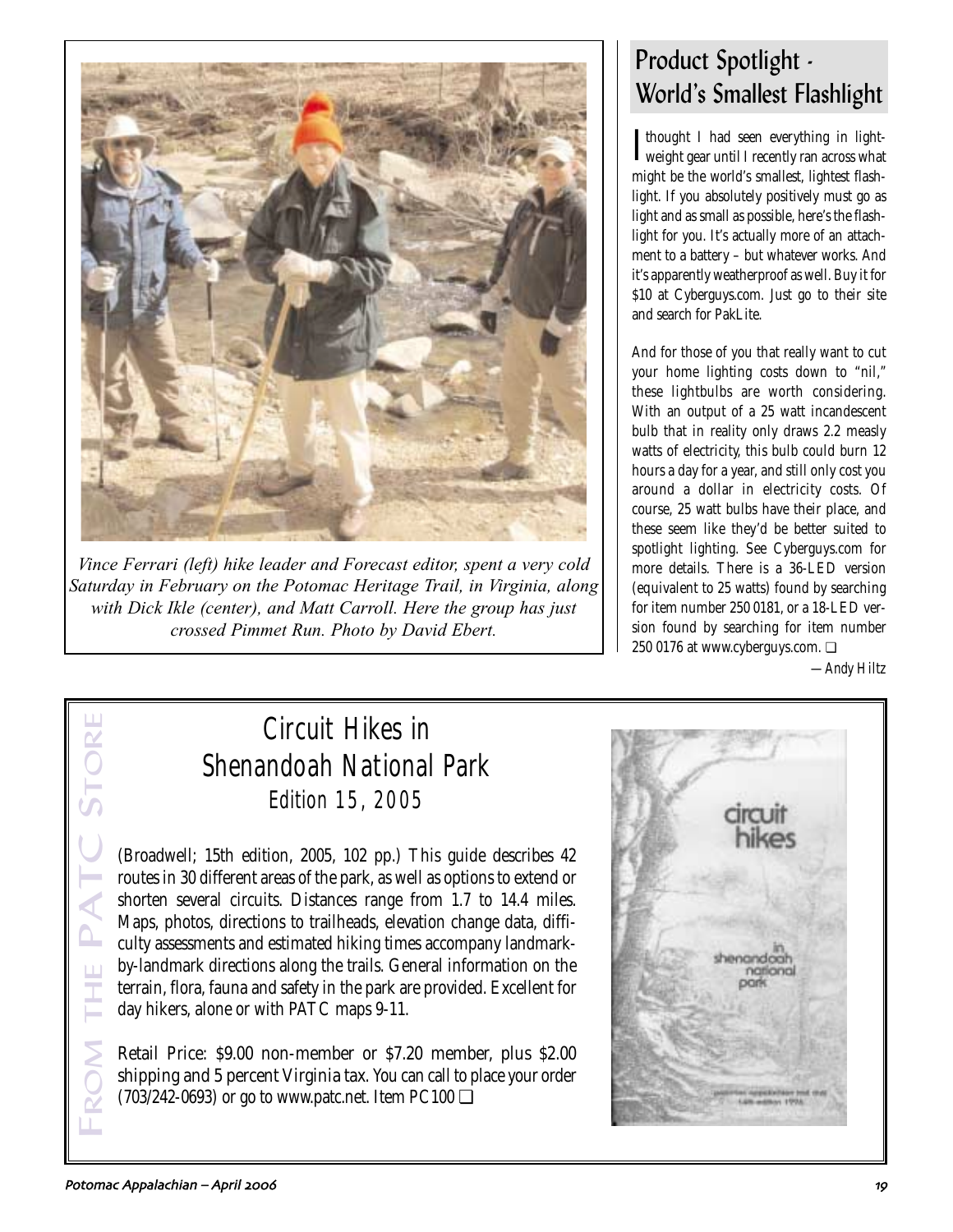# TRAILHEAD

The winter that avoided us in January arrived in February with cool spells punctuated with milder periods. But hopefully, March will provide some beautiful, cool days with opportunities to get out and shake off the winter doldrums. Most trail overseers and crews begin the season in March with priority given to clearing winter litter and blowdowns. However, as you will read below, some couldn't wait for March.

### **Unphased by Weather Extremes**

Although the first official Blue & White crew weekend doesn't normally occur until March, many crew members couldn't wait this year, tempted perhaps by the promise of wind, rain, and bitter cold. Dan Erwin, Patrick Wilson, and Melanie and Kelly Falk weathered the windiest winter day they could find. Fifty mph winds in Broad Hollow blew wet snow horizontally, swayed the trees like a hurricane, and seemed to create new blowdowns as fast as the shivering crew could buck them. Kelly, at 17 enjoying her first work trip, was told that these conditions were typical.

The Blue & White Crew then launched its 2006 season early in February with a visit to the Sam's Ridge and Buck Ridge trails. Hikers had reported numerous large blowdowns on both trails. Since both routes are in designated wilderness, the crew broke out their armamentarium of Dueweke-tuned crosscut saws, axes, and pruning saws. On arrival at the Sperryville rendezvous, 13 hearty souls found delightfully balmy weather, with temps in the low 40's and steady rain. Perfectly curled shavings are all that's left after sawyers and swampers broke into two groups to tackle the blowdowns, removing 73 medium-to-large trees that had fallen in recent months. The two crews re-convened in Sperryville and were able to fend off certain hypothermia with administration of large burgers and cold beverages. Only one person was forced to stay home – to bake cookies for the crew! Photos of the adventure are posted at: http://blueandwhitecrew.org/PhotoGaller y/2006/ february.php

The next Friday, Dan Dueweke and Patrick Wilson took Peter Lecompte from the Hoodlums on a Blue & White-style work trip: hacking and sawing their way through 12 miles of Hazel country and not finishing until it was pitch dark.



Tate Heuer, Leslie Manning, Michael Seth monitor Bruce Schreiber as he adds a blaze on the Massanutten South Trail in January

Not to be outdone, Melanie and Aksel Falk joined Dan and Patrick on the coldest day of the year, waiting until temperatures on the AT ridge climbed into the positive numbers before clearing 10 miles of the trail with chainsaws. Patrick suspiciously "blew a bearing" on his Stihl 044 so he didn't have to carry it the whole way. The tally for these four winter excursions: more than 150 blowdowns cleared.

Rumor has it that a few of the B&W guys are going to Costa Rica in March to do some trail work. Should be interesting – maybe we will get a report in the next Trailhead.

#### **Rocky Project**

Shenandoah National Park is conducting a survey of rocky outcrops in the park to inventory natural resources at those locations and determine visitor impacts. The Park Service has schedule two public meetings to discuss the Rocky Outcrop Management Project (ROMP). Details about the project and information about the meetings can be found at: http://blueandwhitecrew.org/resources/snp.php.

### **SNP Central District Trail Conditions**

SNP Central District overseers are encouraged to check reported conditions on their trail sections, posted at: http://blueandwhitecrew.org/trailmgmt/trailconditions.php. Overseers can also use the Web resource to view recent work on their trail sections, and view their work history. The Blue & White Crew is working with the SNP trails staff to include updated trail inventory information and new maps of each trail section: http://blueandwhitecrew.org/trailmgmt/ trailinfo.php.

### **Massanutten South**

Things have been moving at a brisk pace in the Massanutten South District. Since last fall new District Manager Tate Heuer and some dedicated volunteers have been moving forward with a strong effort to get the trails in better shape. They have recently had work trips to improve the Fridley Gap Trail, Roaring Run Trail (with the help of the JMU Geography Club), and two sections of the Massanutten Mountain South Trail. Volunteers whose help has really been appreciated with the work trips in the District See Trailhead, page 21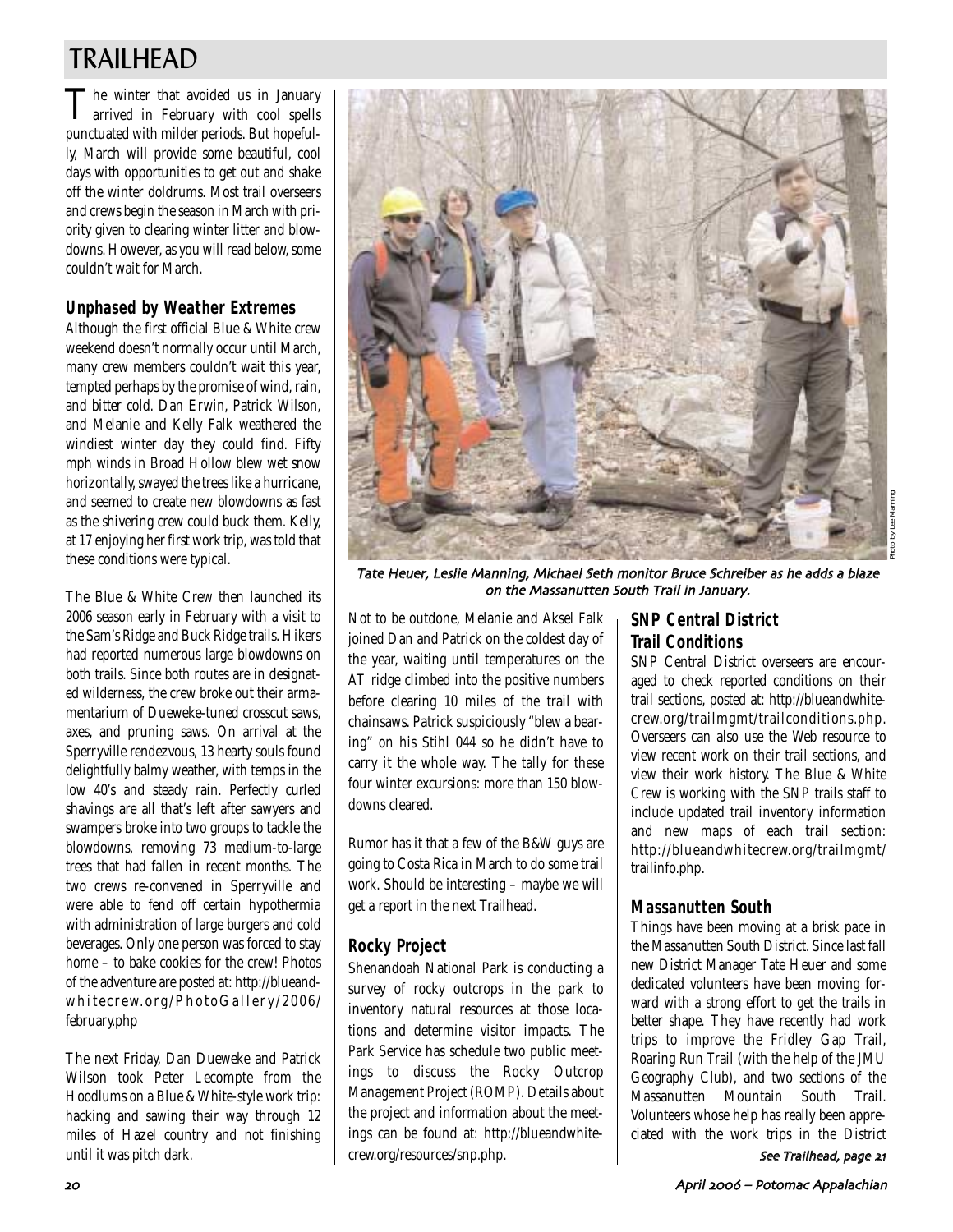#### Trailhead, from page 20

include James Little, Lee and Leslie Manning, Bruce Schreiber, Michael Seth, Keith Tondrick, Dale Wilson, and others.

PATC members and other are welcome to participate in future trips, and their assistance would be rewarding and greatly appreciated. Just keep an eye on the forecast section for future opportunities. Tate is also looking to fill two trail overseer positions for sections on the Massanutten Mountain South Trail.

### **SNP North District**

AT District Manager Dick Dugan reminds interested volunteers to sign up for the district Summer Crew weeks. Some of the challenging projects include a relocation of the AT on Hogback Mountain. Check for the application on the PATC Web site. Dick also reminds us the Hoodlums worktrip in April will be only one day, Saturday, April 15. Dinner in the evening for those who want to stay, but the crew will not be staying overnight because the following day is Easter.

Correct your calendars, the date for the North District Trails Workshop has been changed to Sept. 23-24 from the date previously announced in the *PA*.

### **SNP South Side Trails**

District Manager Pete Gatje and fellow trail workers are coming out of hibernation but the cold blasts of Canadian air have limited the amount of trail work that can be done. There are plenty of blowdowns to remove so Rhett Orndorff (Trayfoot Trail overseer), John Ruppe (One Mile Run Trail overseer), and Pete have been out on most Saturdays removing as many of these bad boys as possible. They are even helping District Manager Don White by removing blowdowns on the AT so hikers can access the side trails. Their next work trip involves removing about 20 blowdowns on a two-mile section of trail between the Riprap and Wildcat Ridge trails.

Madison Brown and Pete were out in February to repair a washed out section of Madison's Rocky Mountain Run Trail caused by seven inches of rain in a 24-hour period in a localized area near Skyline Drive this past December. Apparently Madison's trail was the only one that was damaged.

Marilyn Duncan has replaced Tom Dewey as overseer for the Doyles River Trail and is extremely enthusiastic about her responsibilities. Her husband Scott is the overseer for the



Volunteers, from left to right, Michael Seth, Tate Heuer, and Bruce Schreiber clearing blowdowns on Massanutten South Trail

Jones Run Trail, and they make a great team helping each other out.

While on his way to remove a blowdown blocking the Big Run Loop North Trail in late January, Pete saw a big dark colored cougar cross Skyline Drive about 100 yards ahead of his car. It was about five feet long with a long

tail and bounded across the drive in one jump. And they say they don't exist!

Please send any interesting tale, technical advice, individual or group accomplishments, and trail maintenance questions to Trailhead, c/o Jon Rindt, 621 Skyline Forest Drive, Front Royal, VA 22630 or to jkrindt@adelphia.net. ❏

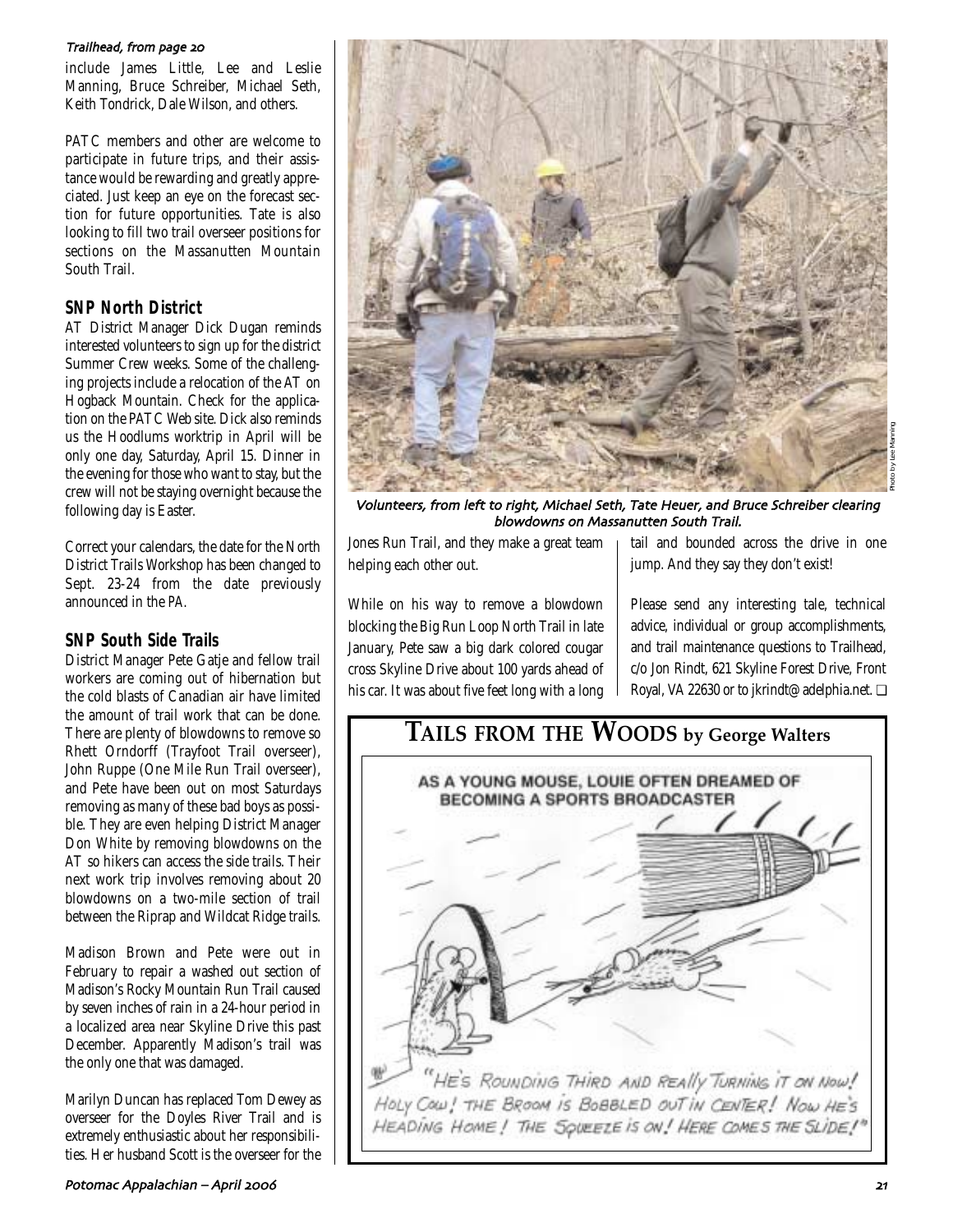# Web Resources for Trail Volunteers

The Web site for the Blue & White Crew has been upgraded to pro-<br>vide a multitude of resources for trail maintainers. Overseers and trail crews alike can benefit from the wealth of advice and links found on this Web site, found at http://blueandwhitecrew.org. Visit this online space for resources such as:

- Links to books, videos, tools, upcoming workshops, web resources, etc.
- 'Featured Resource,' updated monthly
- Overseer information on blazing, vegetation control, blowdowns, and erosion
- PATC policies and documents (overseer handbook, etc.)

## **Resources for SNP Central District Overseers**

- Check the work history on your trail section
- Check Trail Inventory data (inventory of features, average grade, distance)
- Check reported trail conditions
- Check SHEN requirements and trail maintenance standards
- Detailed section maps available in multiple formats for most side trails

## **Resources for Blue & White Crew Volunteers**

- Crew Photo Gallery (1997 to present)
- On-line Crew Cookbook
- Calendar of events
- Work trip history (1996 to present)
- Up to the minute updates on Moe, Bounce, and friends. ❏

*—Kerry Snow*

# PATC Trail Patrol Presents **Backpacking 101**

# An Introductory Backpacking Course

Expand your enjoyment of the outdoors through the practice of backpacking. Provides basic instruction in equipment selection and use, information and techniques to enhance safety and comfort, and Leave No Trace methods to protect our fragile backcountry environment. Includes an overnight backpacking trip accompanied by experienced backpacking instructors. Designed for persons 18 years and older who have no prior backpacking experience, as well as former backpackers seeking to update their skills.

### Introduction Night

Mon., April 3, 7:30 p.m. – 9:30 p.m. Headquarters, 118 Park Street, SE, Vienna, Va.

### Instructional Weekend

April 8-9, 8 a.m. - 7 p.m. (Sat.), 8 a.m. – 4 p.m. (Sun.), Prince William Forest Park, Triangle, Va. (Sat. overnight camping encouraged but not required)

### Overnight Backpacking Trip

April 29 & 30 (Sat.– Sun.), Trip destination and times TBD Fee: \$75.00 for PATC Members; \$95.00 for Non-Members For more information, see www.patc.net/volunteer/ trailpatrol/Outreach/BP101.htm or contact John Bridges (TPBackpack@patc.net) 703/726-0188. ❏

# Volunteers Appointed in February *Trail Overseers*

| Rich McDonough Massanutten Mtn. South Trail – Fridley Gap |
|-----------------------------------------------------------|
| to Boone Run Trail                                        |

- Diane Adams Gerhard Shelter Trail
- Dave Szymanski Dumbarton Oaks

Phil and Karris AT – Saddleback Mtn. Trail to Swift Run Gap Barry







# POTOMAC APPALACHIAN

(UPS-440-280) ©2006, Potomac Appalachian Trail Club, Inc.

Published monthly by the Potomac Appalachian Trail Club, 118 Park Street, S.E., Vienna, VA 22180.

Periodical class postage paid at Vienna, VA. Postmaster: send address changes to: Potomac Appalachian Trail Club, 118 Park Street, S.E., Vienna, VA 22180

Subscription: (Free with PATC membership) \$6.00 annually; \$.70 single copies.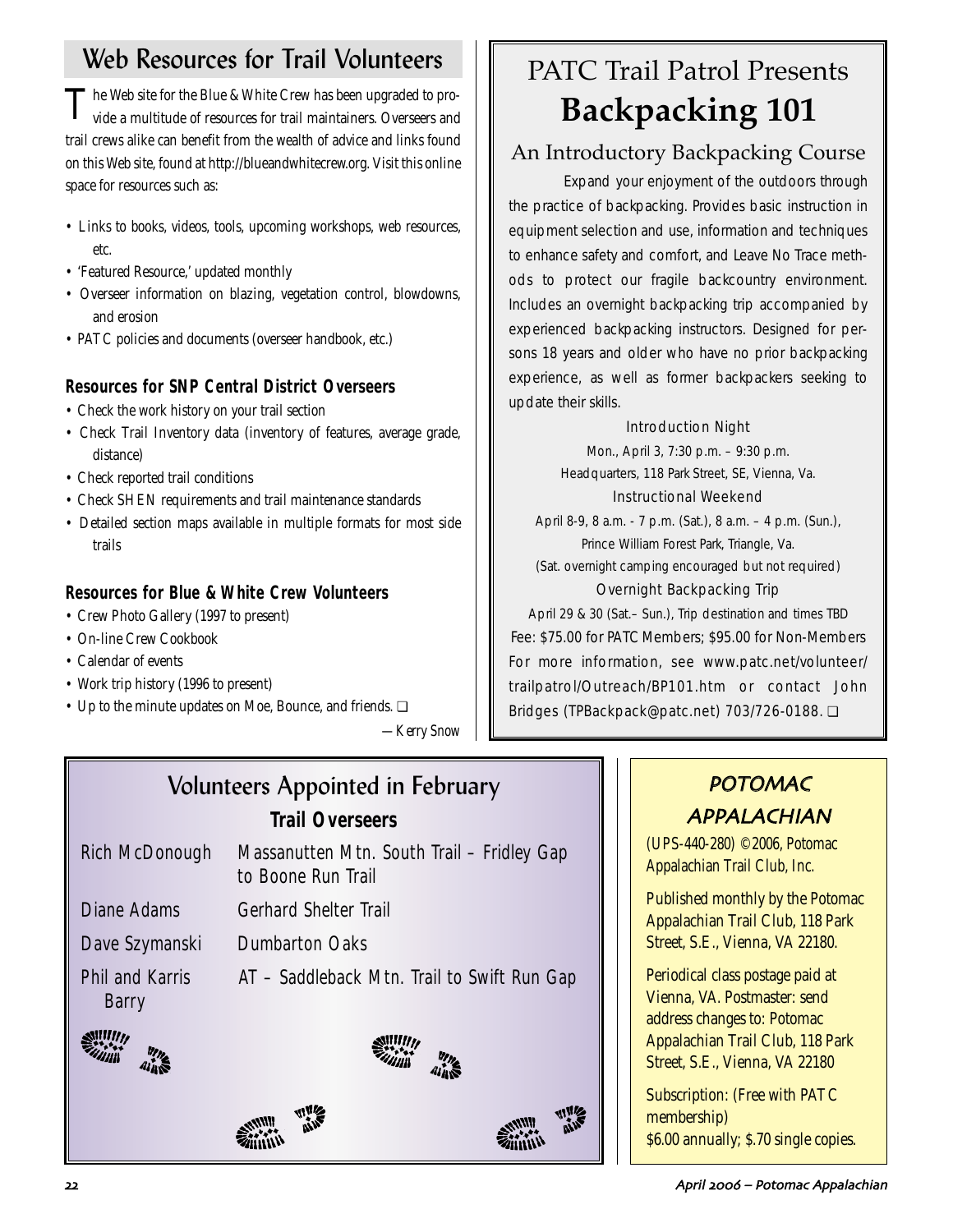# VOLUNTEER OPPORTUNITIES

### Be a giver, not a taker!

Volunteer programmers needed to design and build web applications. Willing to donate time writing PHP, Perl, SQL and Java code? Current projects are: (1) expanding web-based cabin reservations and (2) creating web interfaces for internal databases. Interested? E-mail Matt Novinger at mnovinger@patc.net

## We're Looking for a Few Good Volunteers!

Would you be interested in helping to restore an important part of PATC's history? Well, if you are, we need you! Back in 1940 and 1941, the Civilian Conservation Corps and PATC built the Rocky Run Shelter along the AT near Lambs Knoll in central Maryland. This classic three-sided Adirondack-style shelter, which has served hikers for more than 60 years, has suffered from the ravages of time. Faced with a decision of whether or not to replace the shelter, PATC and its AT management partners decided to restore the old shelter, as well as construct a new shelter nearby to handle the increased volume of hikers. Restoration work should commence in late summer or early fall. We have already recruited a small but enthusiastic crew to restore the old shelter. Would you like to join them? If so, please contact president Tom Johnson at president@patc.net.

## Be THE Blackburn Plumber

The Blackburn Trail Center is looking for a volunteer with plumbing skills. We are planning two projects this season; winterizing the existing plumbing system, and installing a new kitchenette and half-bathroom in the Carriage House. For more information please contact Chris Brunton (trailbossbtc@msn.com) 703/924-0406.

### Cabin Overseers Needed

The Cabins Committee is looking for able candidates to serve as volunteer overseers for some vacancies that have opened up recently for cabins in our rental system. If interested, or if you know of someone who might be interested, please contact Pat Fankhauser at pfankhauser@patc.net or call 703/242-0693, Ext. 17 to obtain a Potential Cabin Overseer Application to fill out and submit for consideration.

CAST IRON FRANKLIN STOVE; FREE TO GOOD HOME, works great; burns wood or coal. Easily heats 3,000 cubic ft. 8-inch flue, and top and back heat shields. Pick up in N. Arlington. Contact Wayne Limberg (wplimberg@aol.com) 703/533-8639.

FOR SALE: Cleaning out the gear closet! Lowe Alpine Cornice 40 pack (\$40 OBO), LL Bean pack large day pack (\$40 OBO), backpacking espresso maker (\$10 OBO), 2 MSR Dromedary bags (\$15 for both OBO). For more info contact Ben Fernandez (3 ferns@adelphia.net).

FOUND: MOTOROLA RADIO. I found a Motorola radio on the Hannah Run Trail on Jan. 7. Please contact Jack (thorsen4@juno.com) 703/330-6717.



Notices are published free of charge for PATC members only. PATC cannot vouch for any of the advertised items. No commercial advertisement or personal notices unrelated to hiking will be accepted. Deadline for inclusion is the first day of the month preceding issuance of the newsletter. Notices will be run for three months, at the discretion of the editor, unless we are otherwise advised. ❏

### **Who's Minding the Store?**

PATC is looking for a new chair of the Marketing Committee. Duties include: advise and supervise sales staff, help with publications inventory, policy and pricing. Please contact: Lee Sheaffer, Vice President-Volunteerism (thumpers@visuallink.com) 540/955-0736.

### HIKING PARTNERSHIPS WANTED: CAMPING EXPEDITION PARTNER

Six weeks in summer 2006 to western National Parks. Leisurely day hikes to alpine areas from pickup truck camper. Esthetics, not record-setting. Share expenses. (In 2005, six weeks, seven Natl. Parks, 9,000 miles, total cost for two people- – not each, was \$2,100.) Contact: Grant Olson, Waynesboro, Pa. (owlie1@pa.net) 717/765-4228.